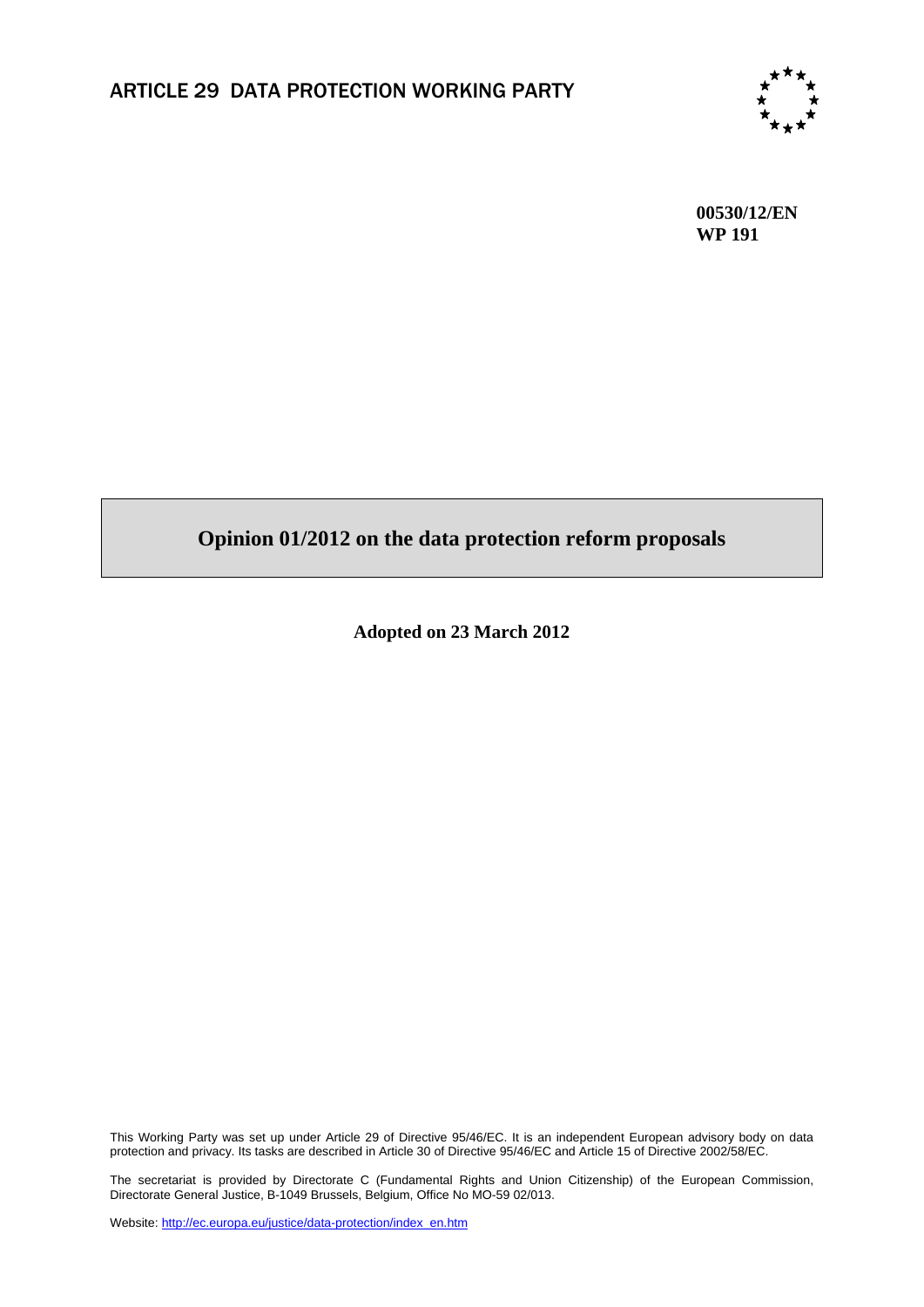## **Table of content**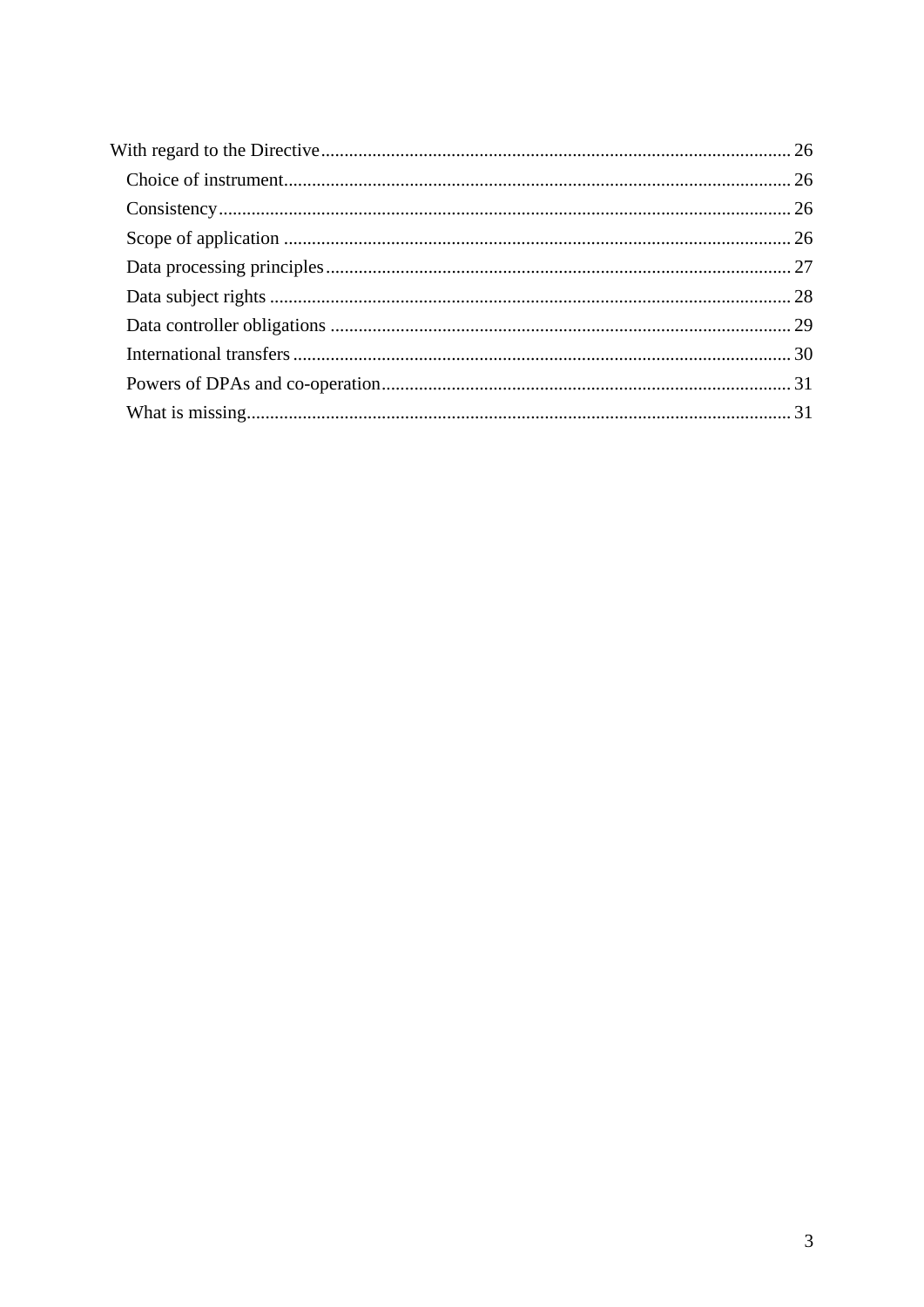## <span id="page-3-0"></span>**Introduction**

The Article 29 Data Protection Working Party (Working Party or WP29) welcomes the proposals adopted by the European Commission that seek to reinforce the position of data subjects, to enhance the responsibility of controllers and to strengthen the position of supervisory authorities, both nationally and internationally. Subject to further improvement the rules proposed can significantly reduce the existing fragmentation and strengthen data protection across Europe.

The Working Party in particular welcomes the inclusion of provisions that give incentives to controllers to invest, from the start, in getting data protection right (such as data protection impact assessments, data protection by design and data protection by default). The proposals place clear responsibility and accountability on those processing personal data, throughout the information life cycle.

The Working Party underlines the importance of the provisions intended to clarify and strengthen data subjects' rights, notably by clarifying the notion of consent, the introduction of a general transparency principle and enhanced redress mechanisms. Also, the introduction of a data breach notification duty that provides consistency across all sectors is very welcome.

The Working Party also welcomes the fact that the proposals harmonise the powers and competences of supervisory authorities to more effectively ensure and where necessary enforce compliance, both individually and in cooperation with each other, for example, by being able to impose significant fines.

Despite its general positive stance toward the proposed Regulation, the Working Party feels that parts of the proposal for a Regulation need clarification and improvement. With regard to the Directive for data protection in the area of police and justice, the Working Party is disappointed by the Commission's level of ambition and underlines the need for stronger provisions.

The Working Party has carefully studied both proposals and with this opinion provides its first general reaction to them. The opinion highlights areas of concern and where appropriate makes suggestions for improvement. Where appropriate, the Working Party may produce further opinions on specific provisions or aspects of the proposals in the future.

The Working Party calls on the Council and members of the European Parliament to take the opportunity to improve both proposals and enhance the protection of personal data in the European Union.

#### <span id="page-3-1"></span>**General remarks**

The Regulation fulfils the ambition to produce a text that reflects the increased importance of data protection in the EU legal order (Article 16 of Treaty, Article 8 of Charter). It retains and strengthens the core principles of data protection, imposes clear and uniform obligations on data controllers and processors, facilitates free movement of personal data and provides a strengthened legal framework for a uniform application of the law by Data Protection Authorities (DPAs) whose powers have been strengthened.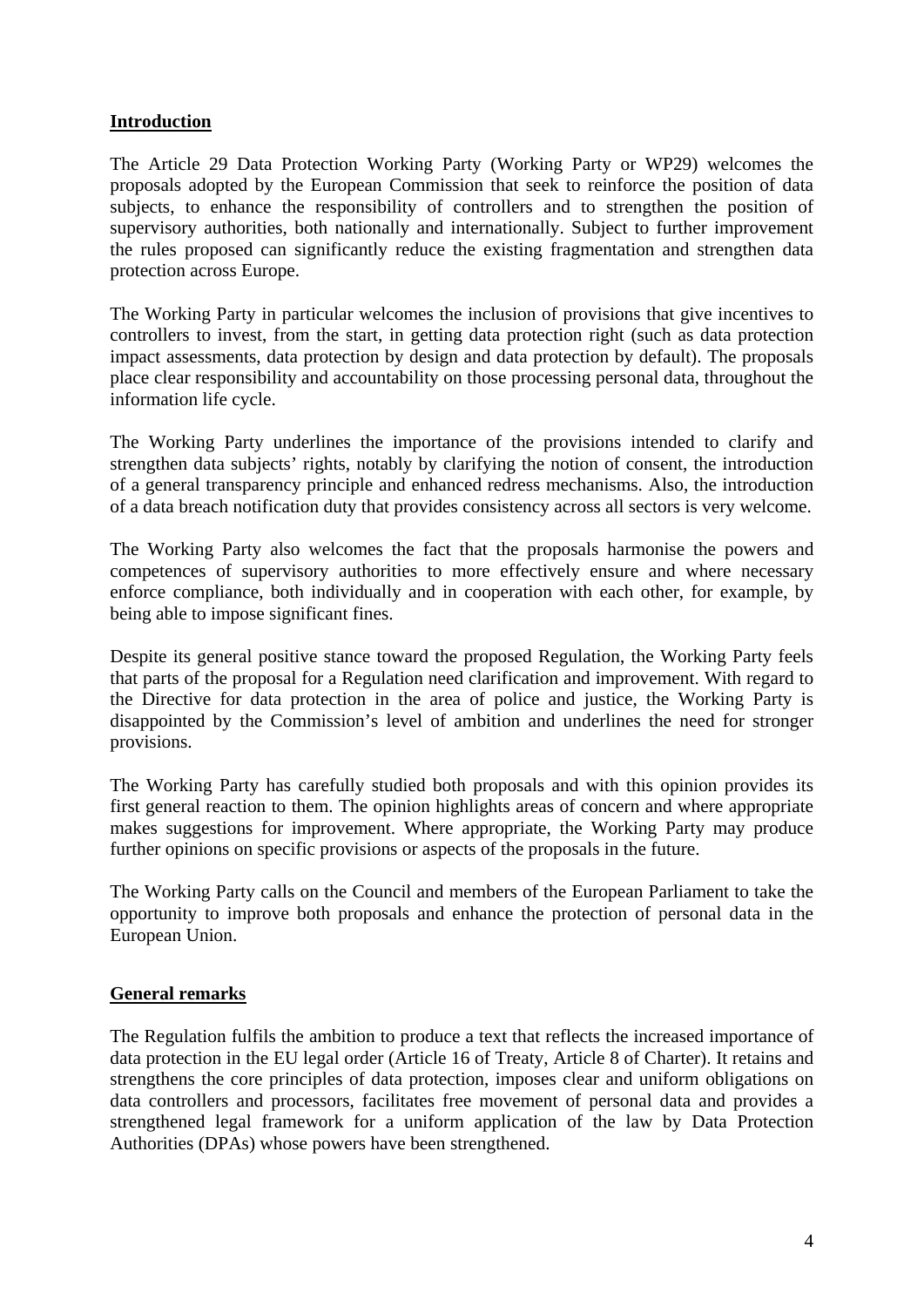The Working Party is disappointed that its views on comprehensiveness have not resulted in one legal instrument. The Working Party notes the fact that the Commission has chosen to present a separate proposal for a Directive applicable to the area of police and criminal justice due to political constraints. A high level of consistent data protection standards also applying to this area is all the more needed. In any case, it should be clear that the new Directive must not result in Member States lowering their current data protection standards set for the police and criminal justice sector. Also, the new legal framework should be in line with other international agreements, including Council of Europe Convention 108 for the Protection of Individuals with regard to Automatic Processing of Personal Data and its additional protocol. The Working Party proposes to have a clear reference in the preamble of the Regulation and of the Directive to Convention 108 and its additional protocol.

In previous opinions, the Working Party has stressed the need for comprehensiveness to be achieved by the legal framework. From that point of view, the Directive is disappointing in its lack of ambition compared to the Regulation. The fact that two legal instruments have been presented does not necessarily mean that a comprehensive legal framework is no longer possible, as long as the goal is the same – to achieve a high level of data protection for the European citizen across the board – and that the instruments contain a common approach to, among others, the principles of data protection, data subject rights and the obligations for controllers and processors.

Serious efforts from the European legislator are needed during the legislative procedure to bring the substantive provisions of the Directive closer to those of the Regulation and to ensure consistency in both texts.

Furthermore, the EU institutions should be bound by the same rules that apply at Member State level. Therefore, for the reform to be truly comprehensive, at the moment when the Regulation enters into force, the framework for data protection for the European Union's institutions as currently laid down in Regulation 45/2001 needs to be aligned with it.

The same reasoning goes for the current specific rules for data processing in the former third pillar of the EU, for example in relation to EU agencies like Europol and Eurojust. The Working Party notes the practical difficulties that may exist to propose a general overhaul of the current acquis, but at the same time believes the same high level of data protection should in the end be applicable to all data processing in this area, including the EU bodies.

That said, the Working Party notes the commitment of the Commission to ensure a revision of other legal instruments to identify the need for alignment in three years. The Working Party recommends the legislator to set a much stricter deadline and calls upon the Commission to indeed put forward such proposals. At the same time the Working Party acknowledges that the current data protection regimes for some existing instruments and bodies are furtherreaching than the proposed Directive. As is mentioned for Member States with a similar situation, alignment of current regimes with the Directive should in no case mean lowering a current data protection standard.

On another note, the Working Party regrets that neither the Regulation nor the Directive addresses the issue of the collection and transfer of data by private parties or non-law enforcement public authorities that are in fact intended for law enforcement purposes, as well as the subsequent use of these data by law enforcement authorities. Several examples in the last decade (i.e. PNR, retention of telecommunications data) have made clear that strict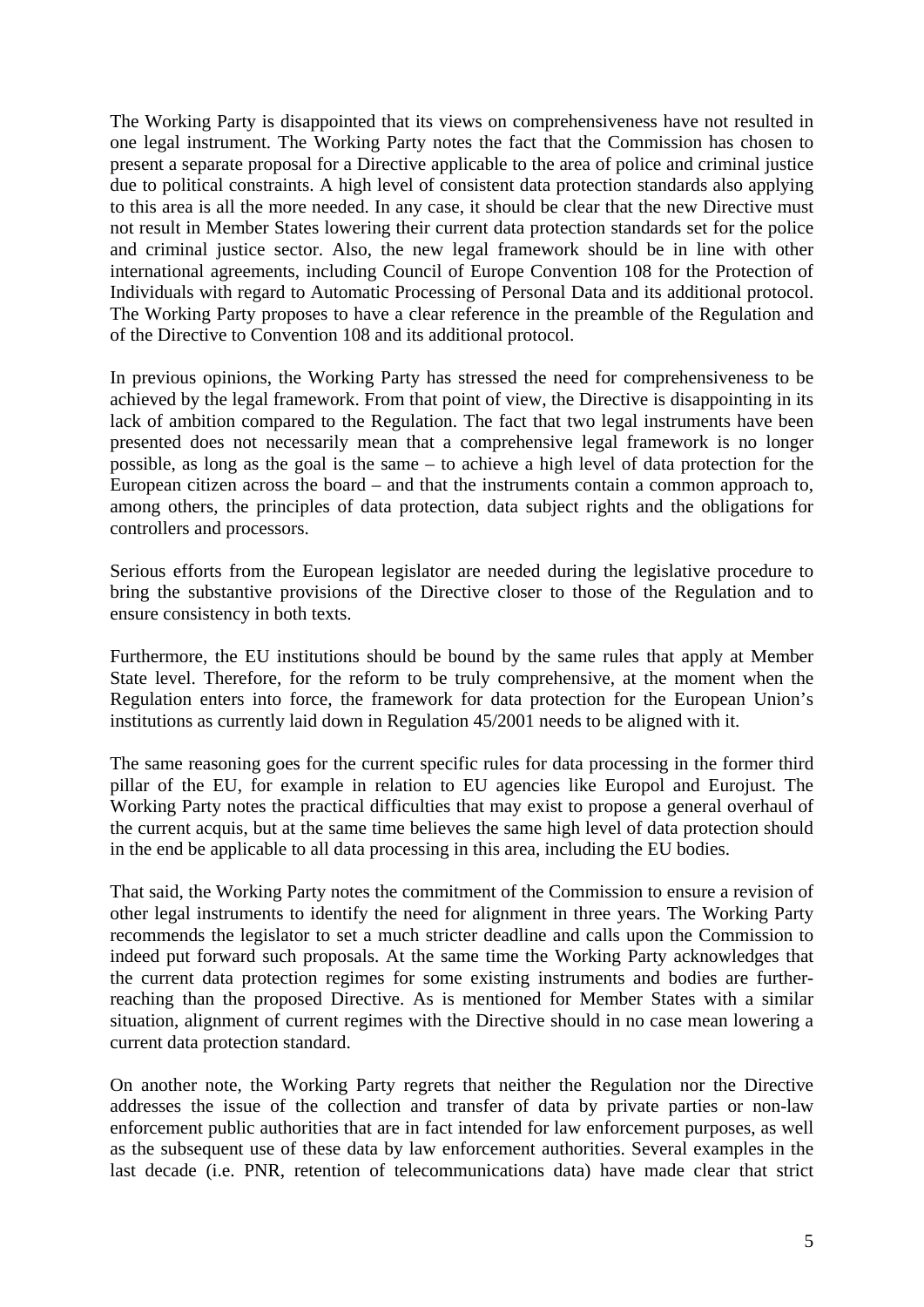conditions are needed, especially when such processing happens on a structural basis. The same applies the other way around: also rules are needed to ensure data protection when information is transferred from law enforcement or other "competent" authorities to the private sector or other public authorities.

Lastly, with regard to both proposed instruments, the Working Party notes with concern the extent to which the Commission is empowered to adopt delegated and implementing acts. While recognising the need to ensure that certain issues can be dealt with at a more detailed level at a later stage, the Working Party considers this is not the case, for example, for rules regarding data breach notifications. In order to ensure legal certainty essential elements should be inserted in the Regulation itself, as provided for by Article 290 TFEU.

## <span id="page-5-0"></span>**With regard to the Regulation**

#### <span id="page-5-1"></span>Positive aspects

- In general, the Regulation provides greater clarity through more precise definitions and provisions aimed at ensuring a more harmonised application of the law, thus facilitating the free movement of data.
- For individuals the Regulation strengthens their rights including more transparency, greater control over processing, data minimisation, specific provisions for processing of childrens' personal data, strengthened right to data access, strengthened right to object, right to data portability, strengthened right to data deletion ("right to be forgotten") and strengthened right to redress both through the DPA and the courts.
- For data controllers the Regulation brings simplification and greater consistency, a strengthened focus on their accountability for data processed and the need to demonstrate this through data protection by design, data protection by default, privacy impact assessments, appointment of a DPO, data breach notification duties and the adoption of a precautionary approach to international transfers. In addition, Binding Corporate Rules are expressly recognised as a tool to frame international transfers.
- For data processors data security obligations are legally grounded and an obligation introduced to take on the responsibility of controller for a specific data processing operation if the processor goes beyond the instructions of a controller regarding that processing operation (relevant to 'cloud' providers).
- For DPAs the Regulation provides for strengthened independence and powers, including administrative fines and the obligation to be consulted on legislative measures, and provisions to ensure harmonised application and where necessary enforcement of the law, especially through the "consistency mechanism".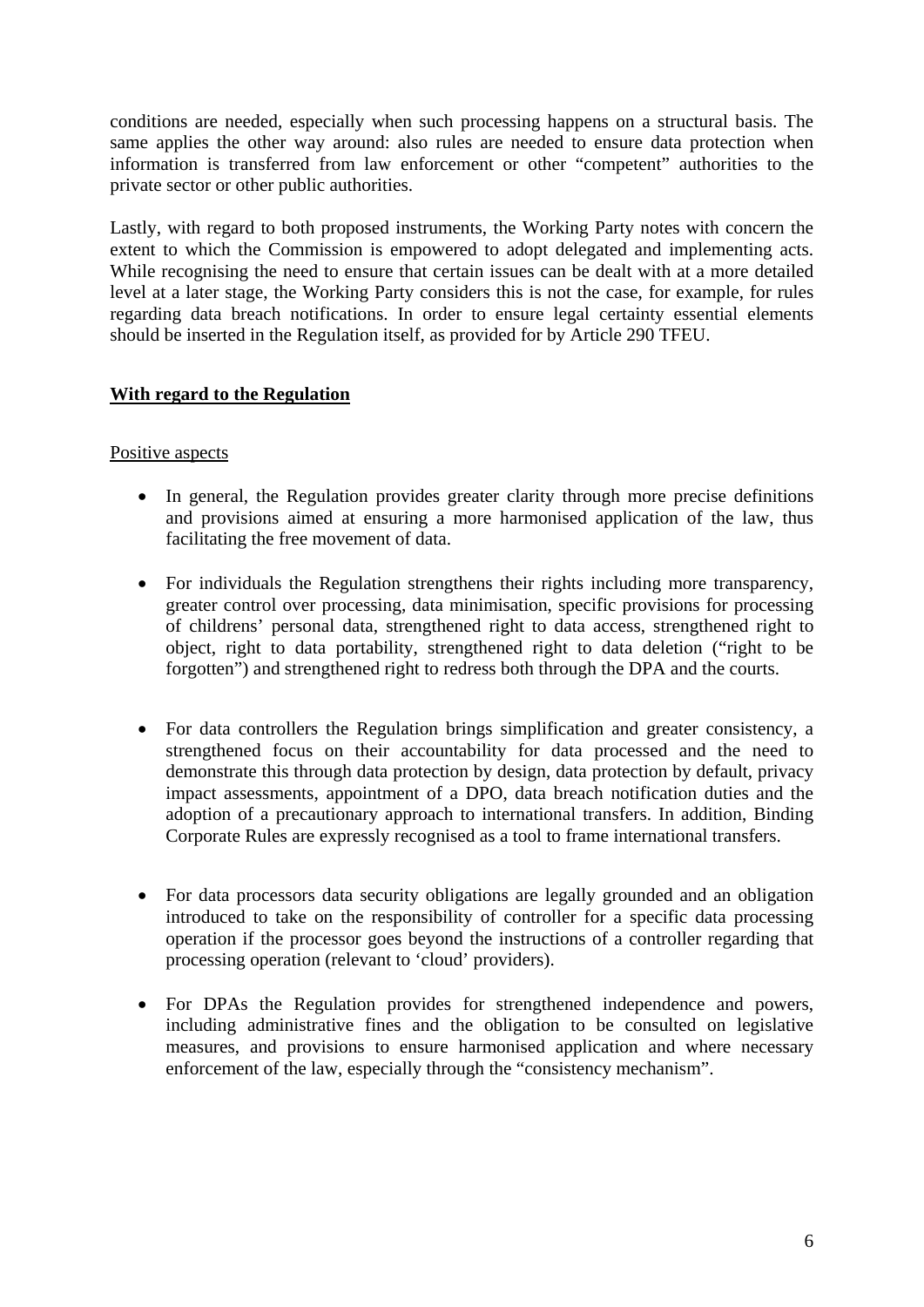#### Role of the Commission

The Working Party has serious reservations with regard to the extent the Commission is empowered to adopt delegated and implementing acts, which is especially relevant because a fundamental right is at stake. Naturally, leaving certain issues to delegated and/or implementing acts may be necessary. However, not all issues referred to in Articles 86 and 87 are matters of detail. Some provisions of the Regulation (for example on data breach notification, mutual assistance, consistency and the exemption to the right of information and access in the context of processing for historical, statistical and scientific research purposes) cannot be applied without the delegated or implementing act being in place. In addition, other delegated acts concern the material scope of the Regulation, e.g. Article 6(1)(f) in conjunction with Article 6(5), which allows the Commission to define the "legitimate interests" of the controller in specific processing situations and sectors. In order to ensure legal certainty essential elements need to be inserted in the Regulation itself, as provided for by Article 290 **TFEU** 

In practice, the adoption of delegated or implementing acts for a large numbers of articles may take several years and could represent legal uncertainty for the controllers and processors which expect implementation and concrete guidelines rapidly. At the very least the Working Party calls on the Commission to set out which delegated and implementing acts it intends to adopt in the short, medium and long term.

Notwithstanding the role of the Commission as guardian of the Treaties, the Working Party also has strong reservations with regard to the role foreseen for the Commission in individual cases which have been dealt with under the consistency mechanism, as it encroaches upon the independent position of DPAs. When a matter is being dealt with or has been dealt with by the EDPB under the consistency mechanism, the Commission should be able to provide its legal assessment but should in principle refrain from interference. A procedure could be envisaged to enable the Commission and the EDPB to ask the European Court of Justice for an opinion on the interpretation of the Regulation.

## <span id="page-6-1"></span>Role of European Data Protection Authorities in policy making

The Working Party believes that the important role it has played until now and that the European Data Protection Board (EDPB) can play in the future in terms of policy making (for example by issuing guidelines or recommendations) should be reflected in the proposals.

In Article 66 it is stipulated that the EDPB shall on its own initiative, or at the request of the Commission, advise on any issue related to the protection of personal data and examine any question covering the application of the Regulation. The Working Party understands this as also including other legislation and therefore suggests to add in Article 66(1)(a) "*...and on any additional or specific measures to safeguard the rights and freedoms of natural persons with regard to the processing of personal data and on any other proposed Union measures affecting such rights and freedoms*".

<span id="page-6-0"></span>In addition, the Working Party suggests to create a possibility not only for the European Commission but also for the European Parliament to ask the EDPB for an opinion by adding "*and the European Parliament*" in Article 66(1)(b).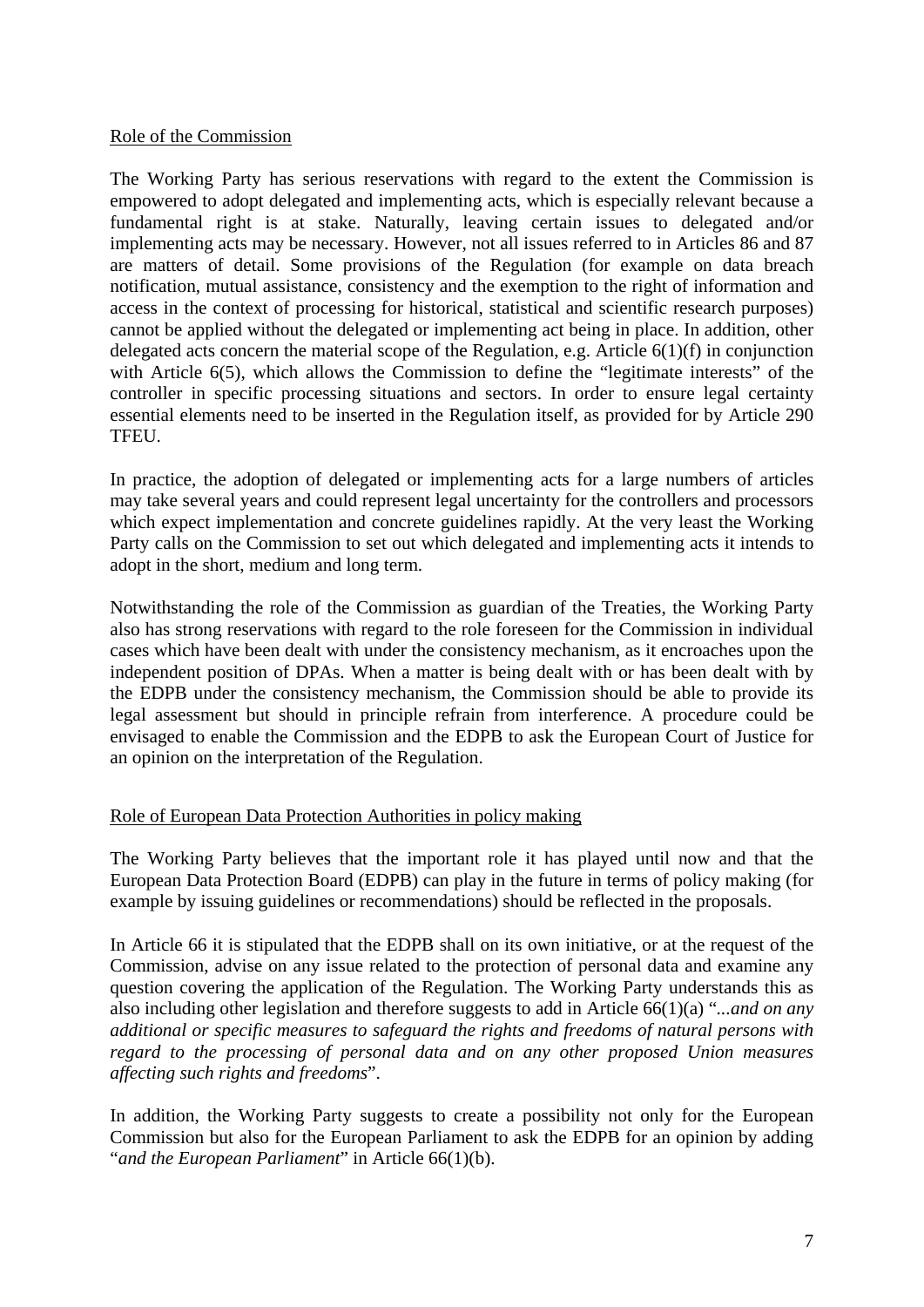Furthermore, the Working Party strongly suggests to include an obligation for the Commission to in any case consult the EDPB on adequacy decisions (in Article 41) and on standard data protection clauses (in Article 42) and to consult and get approval from the EDPB on codes of conduct on a European level (in Article 38). An obligation for the Commission to consult the EDPB with regard to all delegated and implementing acts should in any event be included (in Articles 86 and 87).

National authorities should still be able to develop guidelines and recommendations which should be submitted to the consistency mechanism in case of significant impact on other Member States. They should also be able to monitor the development of certification seals and marks intended to protect individuals.

### <span id="page-7-0"></span>Thresholds for SMEs

The Working Party notes that throughout the proposal for a Regulation, exceptions and thresholds are introduced in order to limit administrative burden and alleviate the consequences for micro, small and medium size enterprises (MSMEs). Thresholds are introduced in the provisions regarding the obligation to designate a representative in the EU (Article 25), documentation (Article 28(4)), the appointment of DPOs (Article 35(1)) and the imposition of administrative fines (Article 79(3)). In addition the proposal provides for delegated and implementing acts allowing the Commission to take additional matters regarding MSMEs in Article 12(6) on procedures and mechanisms for exercising the rights of data subjects, Article 14(7) on the obligation to provide information to the data subject, Article 22(4) regarding accountability obligations and Article 33(6) on carrying out data protection impact assessments.

The Working Party is of the opinion that data subjects should have the same level of protection, regardless of whether their data is processed by a MSME or large-size enterprise. However, it recognises that some of the obligations proposed could be burdensome for MSMEs. Therefore, whilst the Working Party in principle recognises the reasons for introducing these thresholds, it fears the exceptions introduced may both in practice and in relation to the protection of personal data, lead to inconsistent outcomes and undesirable results. The Working Party believes that a threshold that takes into account the nature and extent of data processing would be more suitable.

#### <span id="page-7-1"></span>Implications on budget and resources

The Working Party is pleased that the proposals recognise the important role DPAs can play in ensuring compliance by introducing enhanced duties for both DPAs and the EDPB. The Working Party does however have serious doubts as to whether the significant budgetary implications of these enhanced duties are sufficiently recognised. To empower DPAs and the EDPB to effectively carry out their duties, including mutual assistance and cooperation within the consistency mechanism, Member States must be committed to provide the necessary financial, human and technical resources.

In this respect the Working Party strongly suggests an independent in-depth assessment of the increased costs for DPAs and the EDPS (as secretariat for the EDPB) based on the current proposals, be carried out. Following the results of such an assessment, what constitutes 'adequate human, technical and financial resources, premises and infrastructure' for DPAs as mentioned in Article 47(5) should be made clear.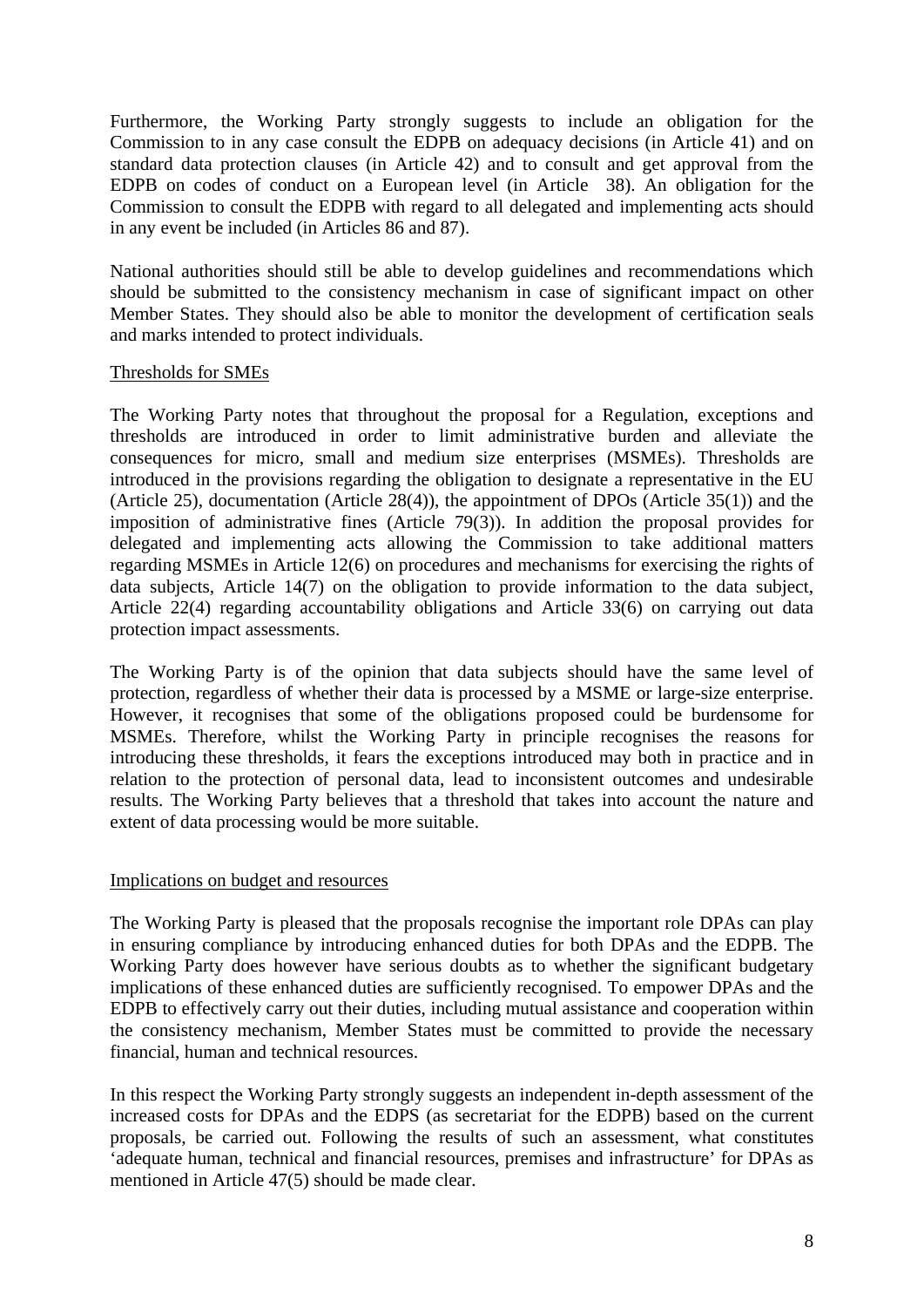The Working Party intends to address the Commission regarding the purpose and parameters of such an impact assessment in a separate letter.

## <span id="page-8-0"></span>General provisions

### *Scope*

According to Article 3(2) the Regulation also applies to processing of personal data of data subjects residing in the Union by a controller that is not established in the Union, where the processing activities are related to the offering of goods and service to such data subjects in the Union or the monitoring of their behaviour.

Notwithstanding attempts to define what is meant by both 'offering of goods and services' and 'monitoring of their behaviour' in the recitals, the Working Party feels further clarification of these notions would be helpful.

It should be made clear that the 'offering of goods and services' also includes free services (where individuals in fact pay for the service by providing their personal data). The Working Party therefore suggests adding wording along the lines *"including services provided without financial costs to the individual".*

Furthermore recital 21 implies that 'monitoring of behaviour' is linked to tracking on the internet and creating profiles. The Working Party advises to change the wording in order to ensure that even if the controller does not create profiles as such, processing activities can sometimes be considered 'monitoring of behaviour' if they lead to decisions concerning a data subject or involve analysing or predicting his or her personal preferences, behaviours and attitudes.

## *Data subject and personal data*

The Working Party welcomes the definition on 'data subject' in Article 4(1) of the proposed Regulation, which states that a "*data subject means an identified natural person or a natural person who can be identified...* ". A natural person can be considered identifiable when, within a group of persons, he or she can be distinguished from the other members of the group and consequently be treated differently. This has been set out in the earlier adopted opinion of the Working Party on the concept of personal data (WP136). Recital 23 should therefore be amended in order to clarify that the notion of identifiability also includes singling out in this way.

Recital 24 relating to the definition of personal data foresees that identification numbers, location data, online identifiers or other specific factors need not necessarily be considered as personal data in all circumstances. As it stands now, the last sentence might lead to an unduly restrictive interpretation of the notion of personal data in relation for instance to IP addresses or cookie IDs. The Working Party recalls that personal data are data that relate to an identifiable individual. "*(A)data relates to an individual if it refers to the identity, characteristics or behaviour of an individual or if such information is used to determine or*  influence the way in which that person is treated or evaluated<sup>"*l*</sup>. The Working Party has

<sup>1</sup> 1 WP136, p. 10.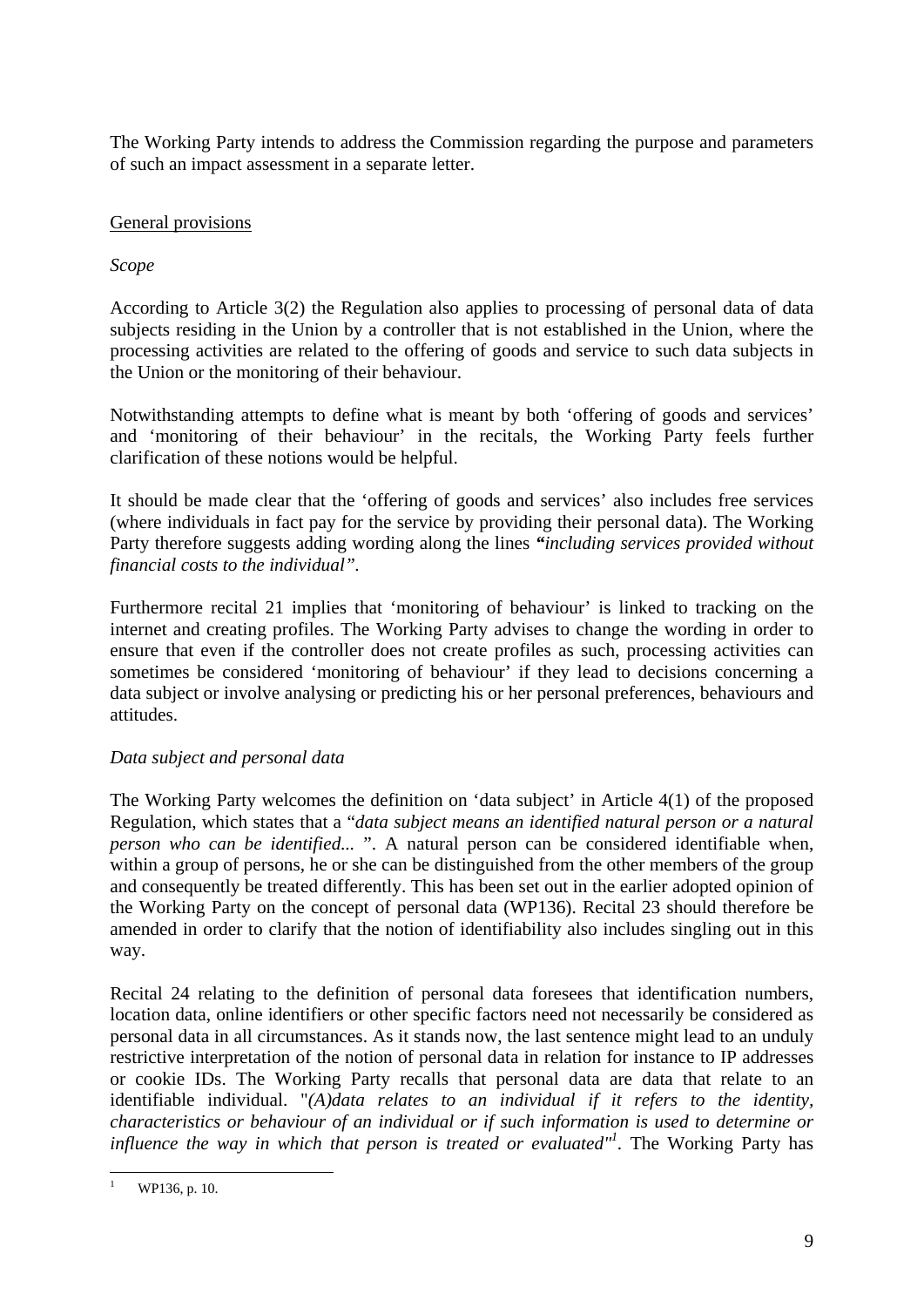already developed in its opinion WP136 different scenarios which justify why IP addresses should be considered as relating to identifiable individuals, *'especially in those cases where the processing of IP addresses is carried out with the purpose of identifying the users of the computer (for instance, by Copyright holders in order to prosecute computer users for violation of intellectual property rights) (...)*'. In this case as well as in the case of cookies, the controller anticipates that "means likely reasonably to be used" will be available to identify the persons and treat that person in a specific way<sup>2</sup>. The Working Party therefore suggests changing recital 24 accordingly.

## *Biometric data*

The Working Party welcomes the introduction of a definition of biometric data in Article 4(11) of the Regulation. Nevertheless, it has reservations about the current wording that focuses on allowing the unique identification of an individual. Biometric data are not just used for identification purposes, but also for the purpose of authentication (to verify the identity without actually identifying the individual). The definition should be amended to focus on what types of data are to be considered biometric data instead of focussing on what they allow. The Working Party therefore suggests to change the wording in Article 4(11) from *"...allow their unique identification..."* to *"...are unique for each individual specifically...".*

## *Main establishment*

The manner in which it is decided where a multinational company (whether EU-owned or non-EU-owned) has its main establishment, as defined in Article 4(13) and in recital 27 needs to be further clarified, including where it has separate legal entities operating in different sectors. For example, the 'dominant influence' of one establishment over processing operations with respect to the implementation of personal data protection rules could be taken into account.

The Working Party notes that the draft Regulation in Article 4 contains different definitions for business units, which are not clearly distinct from each other. The concepts of 'controller' and 'main establishment' on the one hand refer to where relevant decisions on data processing are taken, while – on the other hand – the definitions of 'enterprise' and 'group of undertakings' speak of the economic activity and the corporate structure.

An additional term is introduced with regard to processors, where the main establishment is supposed to be the place of the 'central administration'. Furthermore, Chapter VIII on remedies, liability and sanctions refers to any establishment when deciding the competent court in proceedings against a controller or a processor, regardless of whether this establishment has anything to do with the processing in question (it might indeed be legally completely independent from other EU establishments of the controller/processor).

In the Working Party's view, these definitions overlap and should therefore be further clarified. It should in any case be made clear what the link is between main establishment and the responsibilities of the controller.

<sup>1</sup> 2 WP136, p. 16.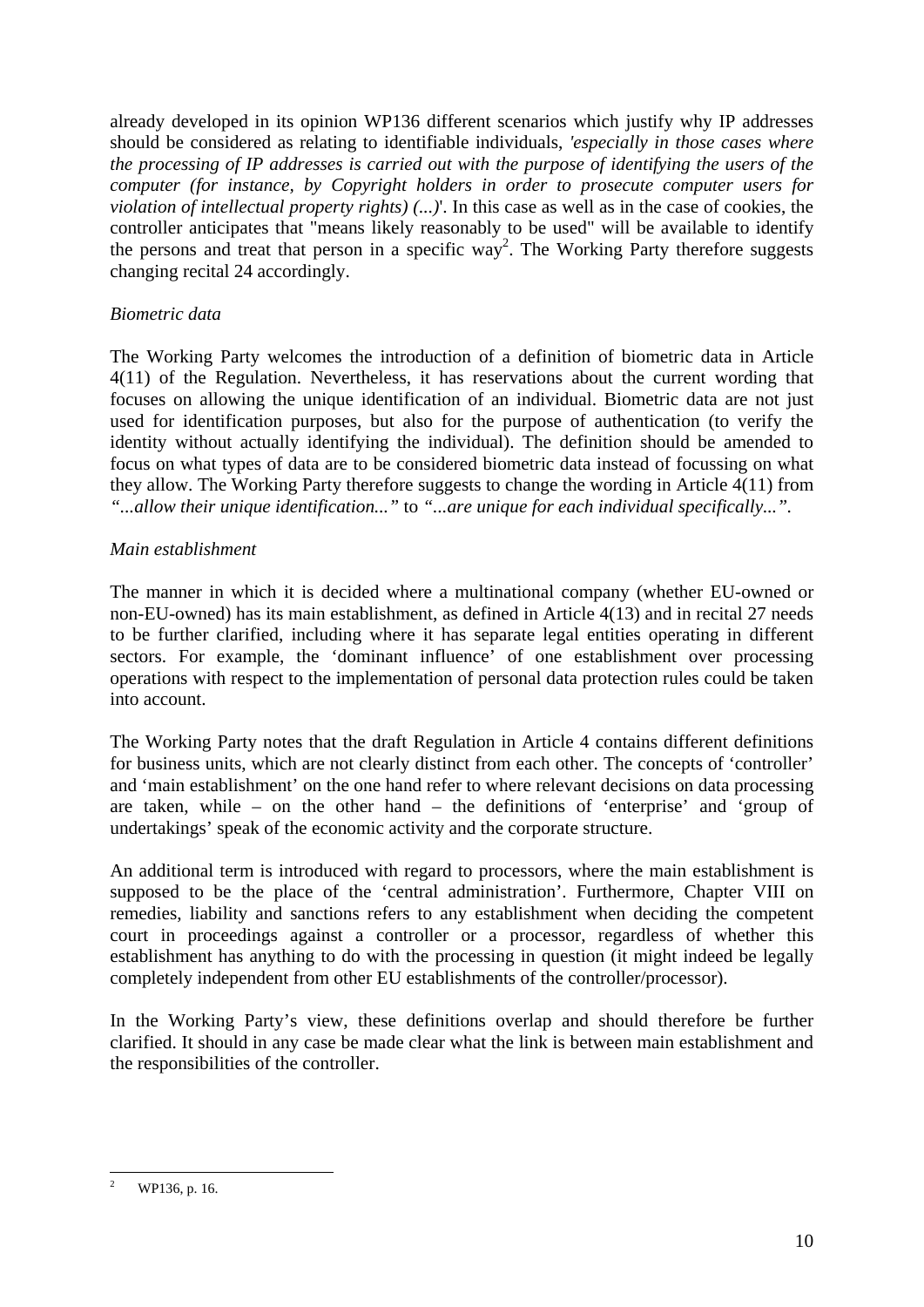The definition of main establishment seems primarily intended to determine which national DPA should be the lead DPA in a particular case, or for a particular company. A clear understanding of the term 'main establishment' is crucial, as it is decisive for determining the lead authority in the meaning of Article 51(2), where processing of personal data takes place in the context of the activities of an establishment of a controller or a processor in the Union, and the controller or processor is established in more than one Member State (see further on page 25).

## *Pseudonymisation*

The Working Party believes that the concept of pseudonymisation should be introduced more explicitly in the instrument (for example by including a definition on pseudonymised data, consistent with the definition of personal data), as it can help to achieve better data protection, for example, in the context of data protection by design and default. The Working Party therefore suggests introducing a general obligation to anonymise or pseudonymise personal data where feasible and proportionate according to the purpose of processing. Such a principle could be introduced in Article 5 and in the context of data protection by design and default in Article 23.

## *Data protection by design and data protection by default*

The Working Party welcomes the introduction of data protection by design and data protection by default in Article 23, but advises to further clarify its meaning in a recital, for example, by indicating that privacy friendly features of products and services should be activated automatically, and adequate procedures shall be implemented during the design of the data processing or a product. Naturally it is up to the controller to demonstrate that its processing activities take into account the concepts of data protection by design and data protection by default, which constitute appropriate measures in the context of Article 22(1).

The Working Party notes that the Commission is empowered to lay down technical standards in this area. The Working Party strongly believes that the Commission should involve and where appropriate consult the EDPB and international standardisation organisations when drawing up such technical standards.

## <span id="page-10-0"></span>The principle of public access to information

Recital 18 stipulates that the Regulation allows for the principle of public access to official documents to be taken into account when applying the provisions set out in the Regulation. As the principle of public access to official documents is a longstanding and important fundamental right, it should not only be mentioned in a recital but also expressed in an article of the Regulation.

## <span id="page-10-1"></span>Further incompatible use

Article 6(4) introduces the possibility of further processing of data for incompatible purposes in cases where another legal basis (except for legitimate interest of the controller) can be found. Whilst the Working Party does not question the need for leaving open possibilities for data to be further processed for other purposes, the provision as currently proposed opens up possibilities for further use of data for incompatible uses which could, both in the public and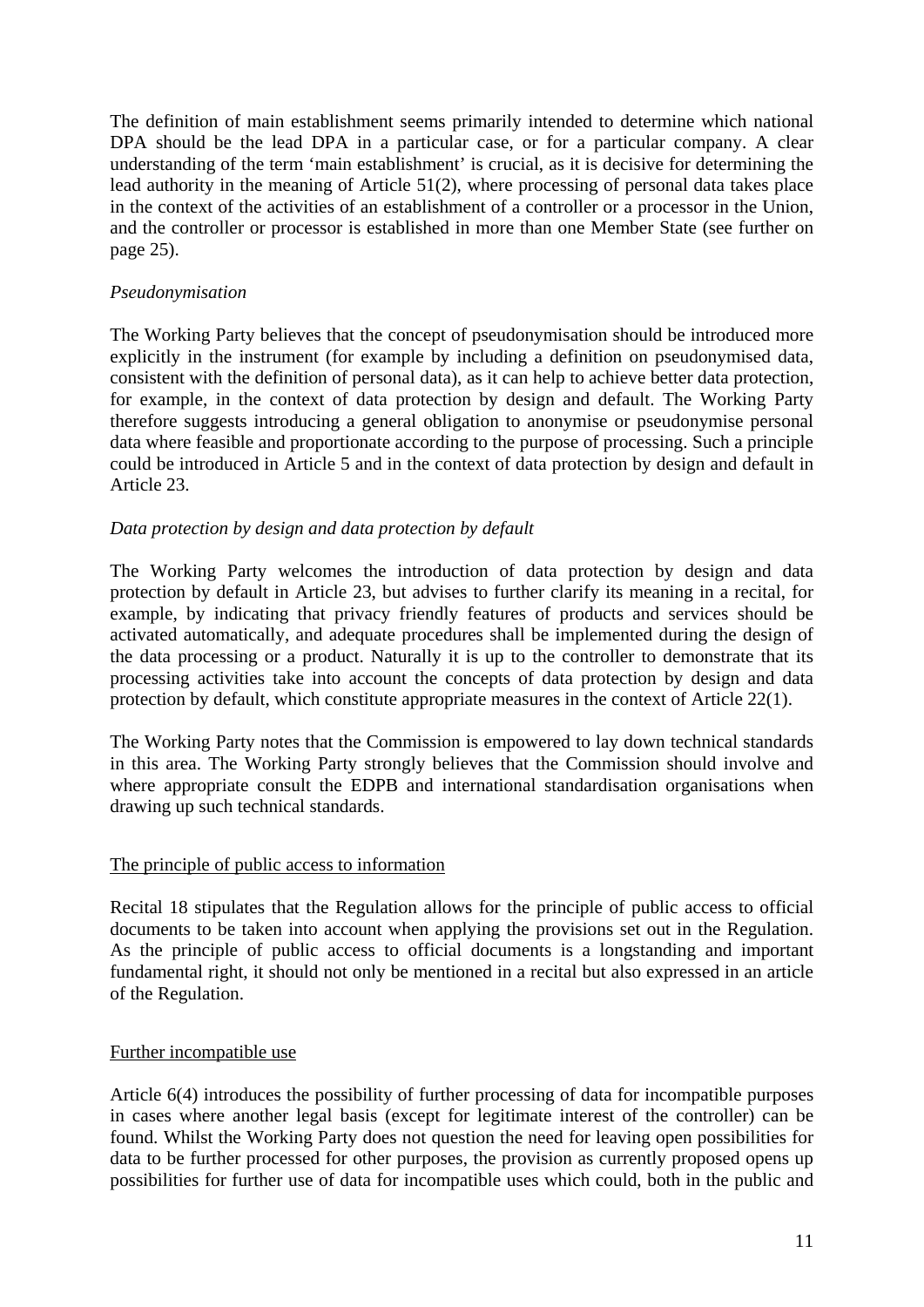private sector, especially if based on (b) (performance of a contract) and (e) (public interest), lead to highly undesirable results. In the view of the Working Party this provision runs counter to the general purpose limitation principle which is one of the key notions of data protection in Europe and therefore strongly suggests to either delete Article 6(4), or to redraft it in a more precise way with a reference to Article 21. In this context, the Working Party also wishes to draw the attention to the fact that it will address more substantially in an opinion the issue of compatible use in the course of 2012, as indicated in its Work Programme for 2012- 2013.

### <span id="page-11-0"></span>Exceptions introduced for public authorities

One of the reasons for the revision of the data protection framework is to ensure comprehensiveness. By providing a single set of rules to be applied by both the public and private sector, the legal framework should enhance legal security and certainty with regard to the data protection safeguards offered across sectors, in particular for individuals.

The Working Party has already expressed its disappointment with regard to the lack of ambition in the area of police and justice. However, also within the Regulation itself a separate position is granted to the public sector. The Working Party is concerned that in several parts of the Regulation broad exceptions for public authorities are introduced for reasons of public interest. The Working Party believes that broad and unspecified exceptions, that also lack adequate safeguards for the protection of individuals, are unjustified. Therefore it suggests identifying within the Regulation as much as possible the specific public interests. This would also contribute to harmonisation within the EU.

As mentioned above Article 6(4) introduces a very broad possibility of changing the initial purpose of processing for incompatible purposes also for public authorities. In addition, Article 9(2)(g) allows for the processing of sensitive data for tasks carried out *"in the public interest*". The same applies as to the exceptions laid down in Article 17(5), in particular with regard to the public interest and the interests of third parties*.* The Working Party advises to limit this exception to "...*for reasons of substantial public interest*".

Furthermore, Article 21 provides for the possibility of restrictions on data protection principles and data subjects' rights, hereby widening the possibility of restrictions compared to the current situation, without providing adequate safeguards that should be adhered to when the article is invoked. Furthermore, Article 21(1)(c) can be invoked to safeguard an open category of *"other public interests"* . The Working Party feels this is too broad and therefore strongly suggests to delete the phrase *"other public interests of the Union or of a Member State..."* in Article 21(1)(c) and start from *"...an important economic or financial interest...".* 

Article 33(5) introduces an exception for public authorities to the obligation to conduct data protection impact assessments (DPIAs) when processing results from a legal obligation. The Working Party is of the opinion that the only exception that could be justified in this context is when a data protection impact assessment has already been carried out in the legislative process.

The Working Party strongly believes general exceptions for the public sector are unjustified and are a detriment to the comprehensiveness of the legal framework and strongly suggests that, so far as is possible, the public and private sector are treated in the same way and are obliged to abide by the same set of basic rules. However, it must also be prevented that the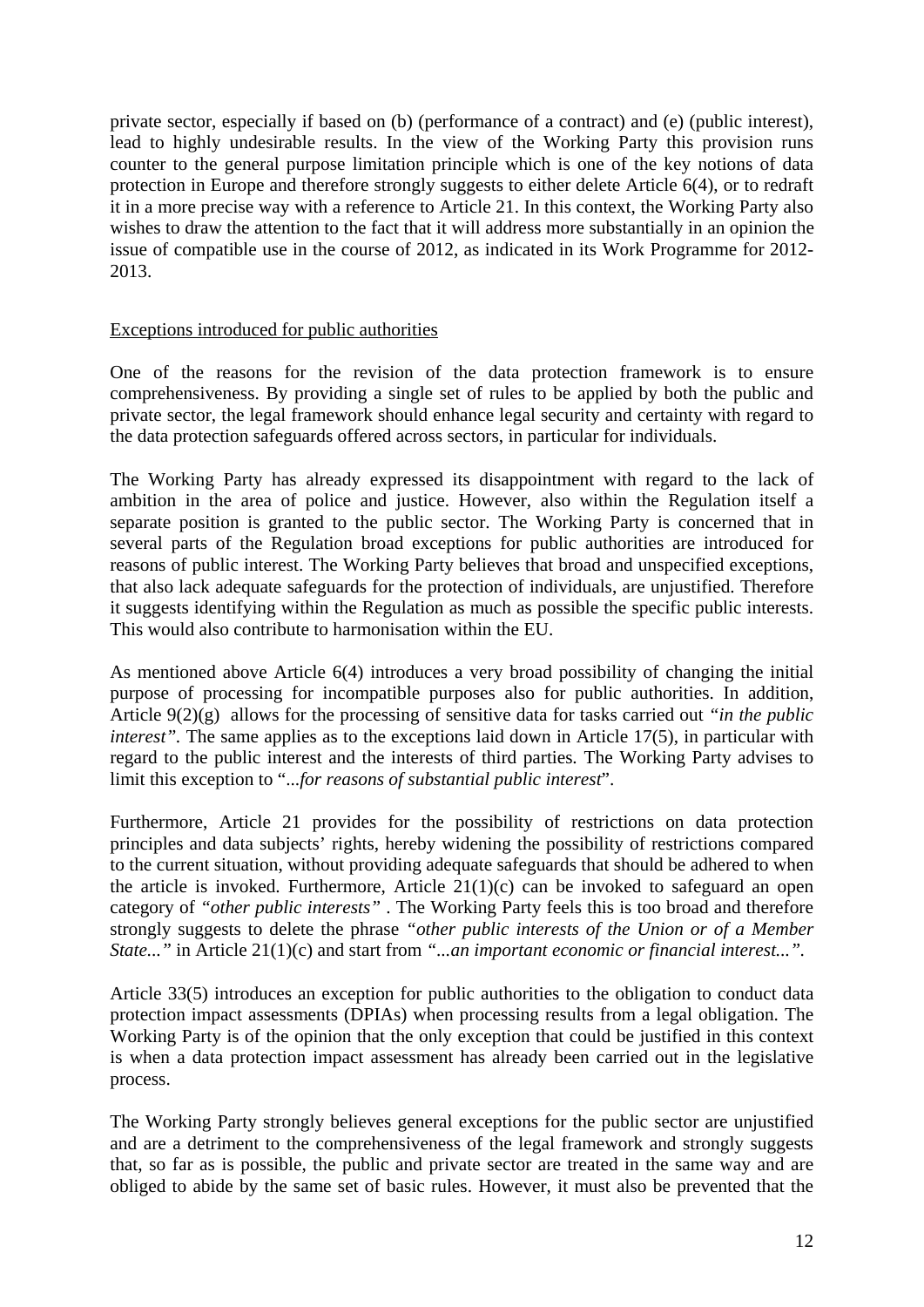new legal framework might lead to a situation where the level of data protection already achieved in the Member States in different areas would be weakened. Particularly in the public sector, the level of data protection differs as a result of constitutional and legal traditions and developments. The new legal framework should therefore provide for a harmonised high level of standards in this area, while creating possibilities for Member States to provide for further specification (as already provided in Chapter IX), but without prejudice to the Regulation. This also means that they could supplement the Regulation.

## <span id="page-12-0"></span>Minors

The Working Party recognises the importance of the principle of "best interest of the child" and the notion of progressive protection in accordance with maturity level.<sup>3</sup> Whilst the Regulation does not interfere with the rules on the validity, formation or effect of a contract in relation to a child in Member States' general contract law, the Working Party welcomes that, in relation to the offering of information society services directed to a child, Article 8(1) regulates that the processing of personal data of a child below the age of 13 is only lawful if and to the extent that consent is given or authorised by a child's parent or custodian.

The Working Party is mindful of the constraints in harmonising age limits in such an instrument and understands that in cases that are purely national, Member State law should apply. The Working Party would however suggest broadening the scope of the minimum rule introduced in the Regulation with regard to the manner in which minors are treated to other issues, besides offering of information society services, as there are more situations in which specific rules could be envisaged.

In general, the Regulation lacks provisions with regard to the manner in which rights can be executed by representation, not only in the case of minors, but also in case of representation for incapable persons and by lawyers.

## <span id="page-12-1"></span>Right to be forgotten

The Working Party welcomes the specific inclusion of the right to be forgotten and to erasure in the Regulation as a means to strengthen the control that individuals have over their personal data. However, the way in which these rights are configured by the Regulation and the reality of how the internet works may significantly limit their effectiveness.

The controller is responsible not only for the erasure of data but also for informing third parties that are processing this data by means of links, copies or replications of the request of the data subject. Placing this obligation only on the controller has limitations, as there may be cases where the controller has taken all reasonable steps to inform third parties, but is not aware of all existing copies or replications or when new copies or replications appear once the controller has informed all known third parties. More importantly, no provision in the Regulation seems to make it mandatory for third parties to comply with the data subject's request, unless they are also considered as controllers.

<sup>1</sup> 3 See Opinio[n 2/2009 on the protection of children's personal data](http://ec.europa.eu/justice/policies/privacy/docs/wpdocs/2009/wp160_en.pdf) (WP 160) and [Working Document 1/2008 on the](http://ec.europa.eu/justice/policies/privacy/docs/wpdocs/2008/wp147_en.pdf)  [protection of Children's Personal Data](http://ec.europa.eu/justice/policies/privacy/docs/wpdocs/2008/wp147_en.pdf) (WP 147)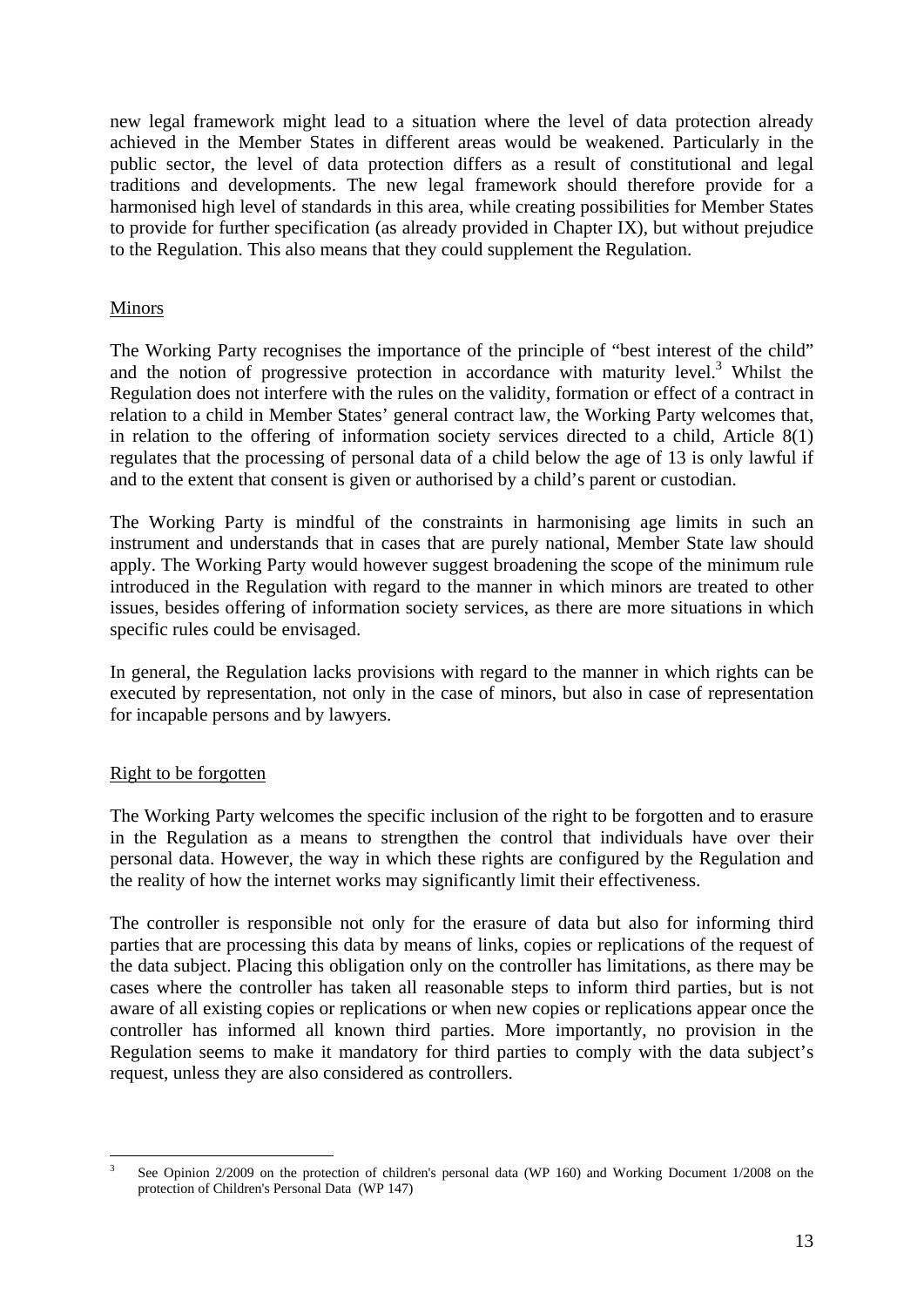The Regulation gives no direction on how data subjects can exercise their rights if the controller no longer exists, has disappeared or cannot be identified or contacted. Therefore, the position of third parties that process data should be clarified in order to define the terms and capacity in which they are to follow the data subject's request, and the consequences of not doing so.

Along the same lines, consideration could be given to extend the right of data subjects to allow them to directly address requests for erasure to third parties in cases where that cannot be done through the controller.

Finally, there is no mechanism that provides for the deletion of links to, copies or replications of data which is not erased in line with Article 17(3), but which in itself do not fall under the grounds of the article. Such links, copies or replications however may facilitate access to the original content while this might not necessarily be justified under said article. Naturally, the Working Party recognizes the need to balance privacy rights against the right to freedom of expression. The Regulation should clarify the relation between Article 17(3) and the obligation in Article 17(2).

## <span id="page-13-0"></span>Direct marketing

Notwithstanding Article 19(2) of the Regulation which provides for a right to object to data processing for direct marketing purposes, the Working Party underlines that the provisions of Directive 2002/58/EC remain fully applicable, as is also provided for in Article 89 of the Regulation. This specifically applies in the context of online behavioural advertising and email marketing, where consent is foreseen.

#### <span id="page-13-1"></span>Profiling

The Working Party supports the provision in the Regulation dealing with profiling. However, it has doubts whether the approach taken is sufficient to reflect the issues of creating and using profiles, particularly in the online environment. In addition, the Working Party notes that the term "significantly affects" in Article 20(1) is imprecise. It should be clarified that it also covers the application of, for example, web analysing tools, tracking for assessing user behaviour, the creation of motion profiles by mobile applications, or the creation of personal profiles by social networks.

Furthermore, the provision should not be limited to solely automated processing but should also cover partly automated processing methods. In the Working Party's view, an approach should be taken that clearly defines the purposes for which profiles may be created and used, including specific obligations on controllers to inform the data subject, in particular on his or her right to object to the creation and the use of profiles.

#### <span id="page-13-2"></span>Representative

The Working Party believes the role and obligations of the representative as stipulated in Article 25 should be further clarified. It should be made clear what role the representative has vis-à-vis data subjects, courts and DPAs, especially considering the fact that Article 79(6)(f) provides for the highest possible fine in case of failure to designate a representative. It should be specified what the mandate of the representative is in order to clearly determine the scope of its mission, role and liability.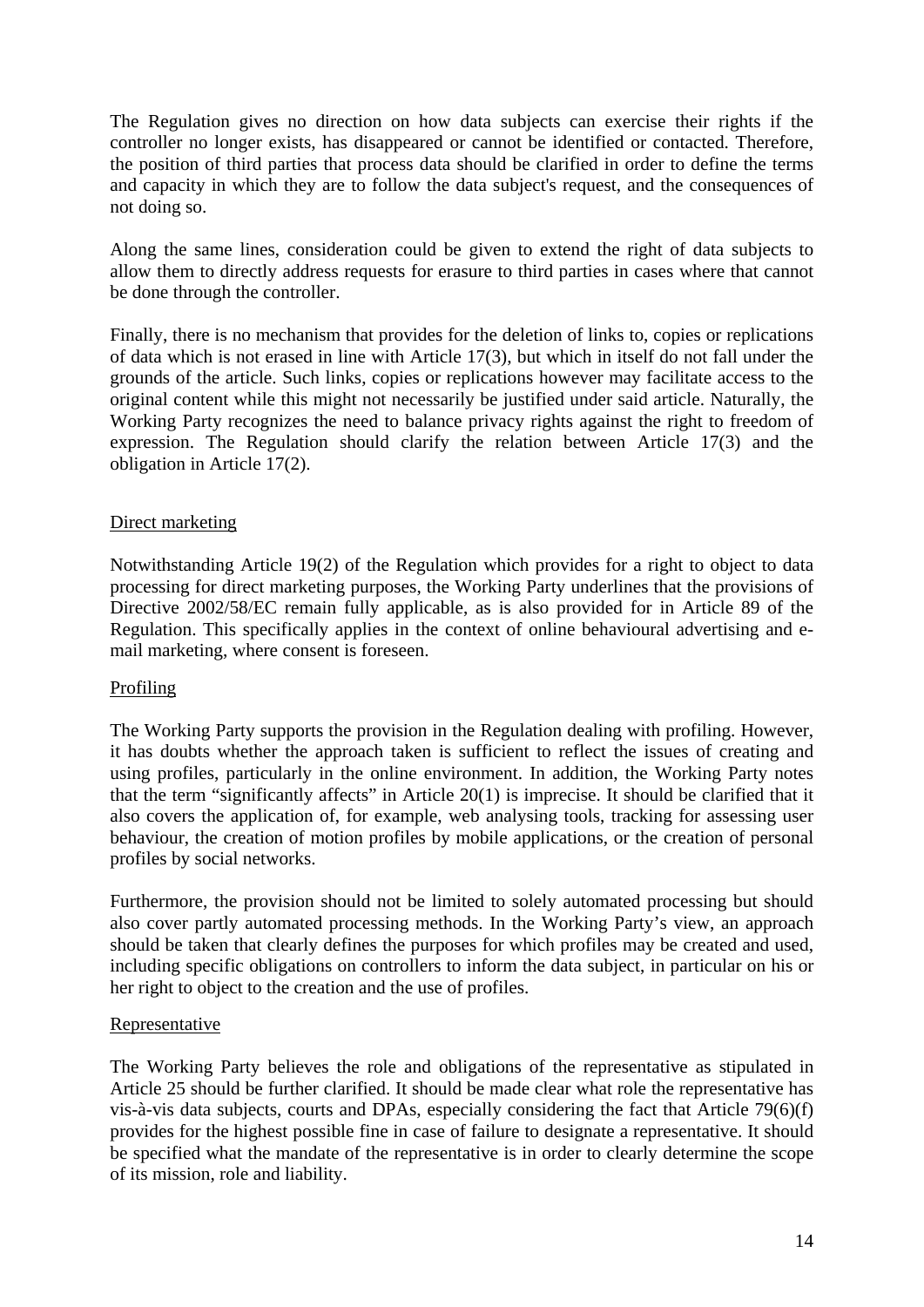Article 78(2) stipulates that where the controller has designated a representative, any penalties shall be applied to the representative. The same clarity should be provided in the case of administrative sanctions according to Article 79. The wording *"may be addressed by the supervisory authority"* used both in recital 63 and in Article 4(14) does not sufficiently make clear that a representative can also be the addressee of an administrative sanction in the meaning of Article 79.

It should also be clear that the establishment of a representative in the EU as stipulated in Article 25(3) *"shall be established in one of those Member States"* does **not** trigger the main establishment mechanism as stipulated in Article 4(13) in the sense that it does **not** play a **decisive** role in determining a lead DPA from Article 51(2).

With regard to the exceptions to the obligation to designate a representative, the Working Party does not see any substantial reason to exclude a controller from a third country offering an adequate level of protection. The fact that a third country has an adequate level of data protection does not alter the need to have a contact point in the European Union and the Working Party therefore suggests to delete Article 25(2)(a).

If exceptions to the obligation to designate a representative are to be introduced, they should be based on the nature and extent of personal data processing, as well as the (potential) number of affected data subjects in the EU. The current threshold of the amount of persons employed by the controller risks excluding small organisations carrying out processing that pose risks to individuals. Also, notwithstanding the explanation in recital 64 the wording "*only occasionally offering goods or services to data subjects*" is too vague and could in practice too often lead to misinterpretation.

## <span id="page-14-0"></span>**Accountability**

The Working Party very much welcomes the introduction of the principle of accountability in the Regulation, especially in Article 22, and strongly agrees with the aim to put in place effective procedures and mechanisms which focus on those processing operations which are likely to present specific risks to the rights and freedoms of data subjects. Nonetheless, the Working Party has some doubts about the articles that seek to specify the general principle.

First of all, scalability must be ensured. In implementing the principle of accountability, it should be possible to take into account the size of the controller and the nature of the processing activities. Furthermore, the supervisory authorities should be enabled to consider the implemented accountability mechanisms, when issuing sanctions and fines.

In addition, Article 28 provides for an obligation for the controller to maintain documentation of all processing operations taking place under its responsibility. Article 28(2) prescribes which specific documentation this entails. This obligation interacts with the general obligations to be accountable in Article 22, where controllers are obliged to *be able to demonstrate* which policies are adopted and measures implemented to ensure compliance. In principal, each controller, processor and, if any, the controller's representative should be obliged to keep core documentation on its data processing operations.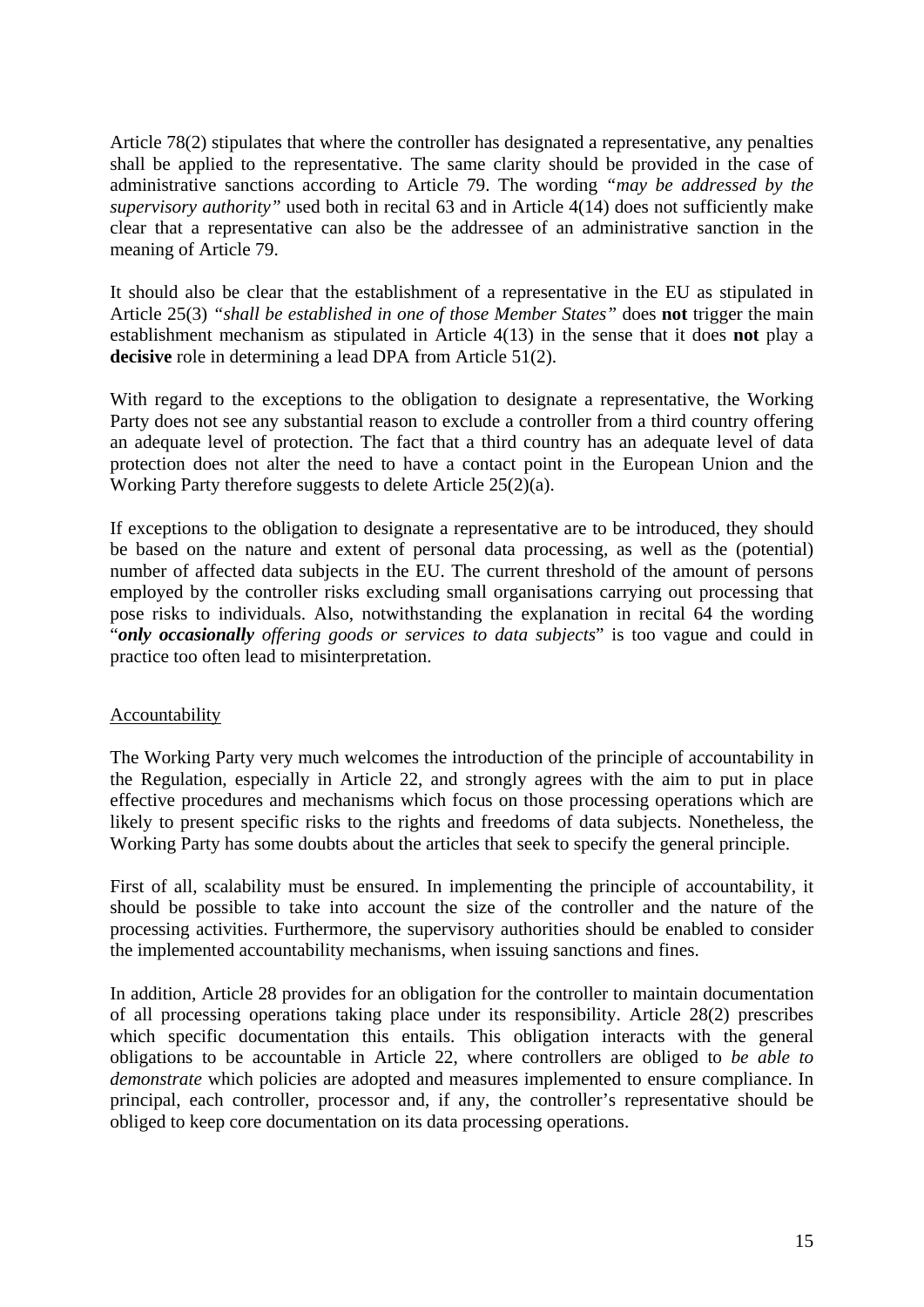While the Working Party welcomes the obligation of carrying out a data protection impact assessment as provided for in Article 33, it feels that carrying out an impact assessment should naturally be done also when it is not clear whether the processing would present specific risks to the rights and freedoms of data subjects. Therefore the Working Party suggests to bring Article 33(1) in line with recital 70 and proposes to add "*are likely to*", so that the first sentence of the article reads "*Where processing operations are likely to present specific risks..."*.

The Working Party considers that the exemptions provided for in Articles 28(4)(b) on documentation and 35(1)(b) on the appointment of DPOs may have unintended consequences, especially where a small organisation with less than 250 employees processes a lot of personal data or the processing is risky by nature. Equally, the current wording disproportionately affects large organisations processing limited personal data. The Working Party feels that instead of the total number of employees of a company it would be more suitable to take into account the nature and extent of personal data processing, as well as the numbers of staff directly involved in processing personal data and/or the number of data subjects.

The Working Party believes that processing activities regarding the categories of sensitive data as in Article 9 of the Regulation, should be submitted to a data protection impact assessment. Therefore all elements of sensitive data should be taken on board in Article 33(2)(b).

In addition, the limitation of processing operations under Article 33(b, c  $\&$  d) to processing *"on a large scale"* should be deleted, as the Working Party believes that a data protection impact assessment is required for such processing operations even on a small scale.

This is especially true for the processing of biometric data, which the Working Party feels under certain circumstances should be considered risky and therefore a data protection impact assessment should be carried out irrespective of any thresholds provided for in Article 33. Also, as mentioned earlier, the exception for public authorities in Article 33(5) to carry out an impact assessment is unjustified, unless such an assessment has already been carried out during the legislative process.

## <span id="page-15-0"></span>Data breach notification

The Working Party welcomes the introduction of the duty of the notification of a personal data breach that provides consistency across all sectors. The Working Party nevertheless has doubts as to whether the way in which the notification duty is set up will lead to satisfactory results. Notably the scope of the duty to notify to the supervisory authority should be more focused and restricted. The situation that supervisory authorities are distracted by and overburdened with the processing of notifications of minor data breaches which are unlikely to adversely affect the rights of data subjects should be avoided. Furthermore, the role and responsibilities of DPAs in case of (and after) notification need to be clarified.

The Working Party is mindful of the fact that a 24-hour limit for notification could under certain circumstances not be feasible. In Article 31(1), this has been addressed by providing an opportunity to notify later than 24 hours after having become aware of the breach. Timely notification is nevertheless important. The Working Party therefore proposes to apply a twostep approach, whereby notification of the breach by the controller must in principle take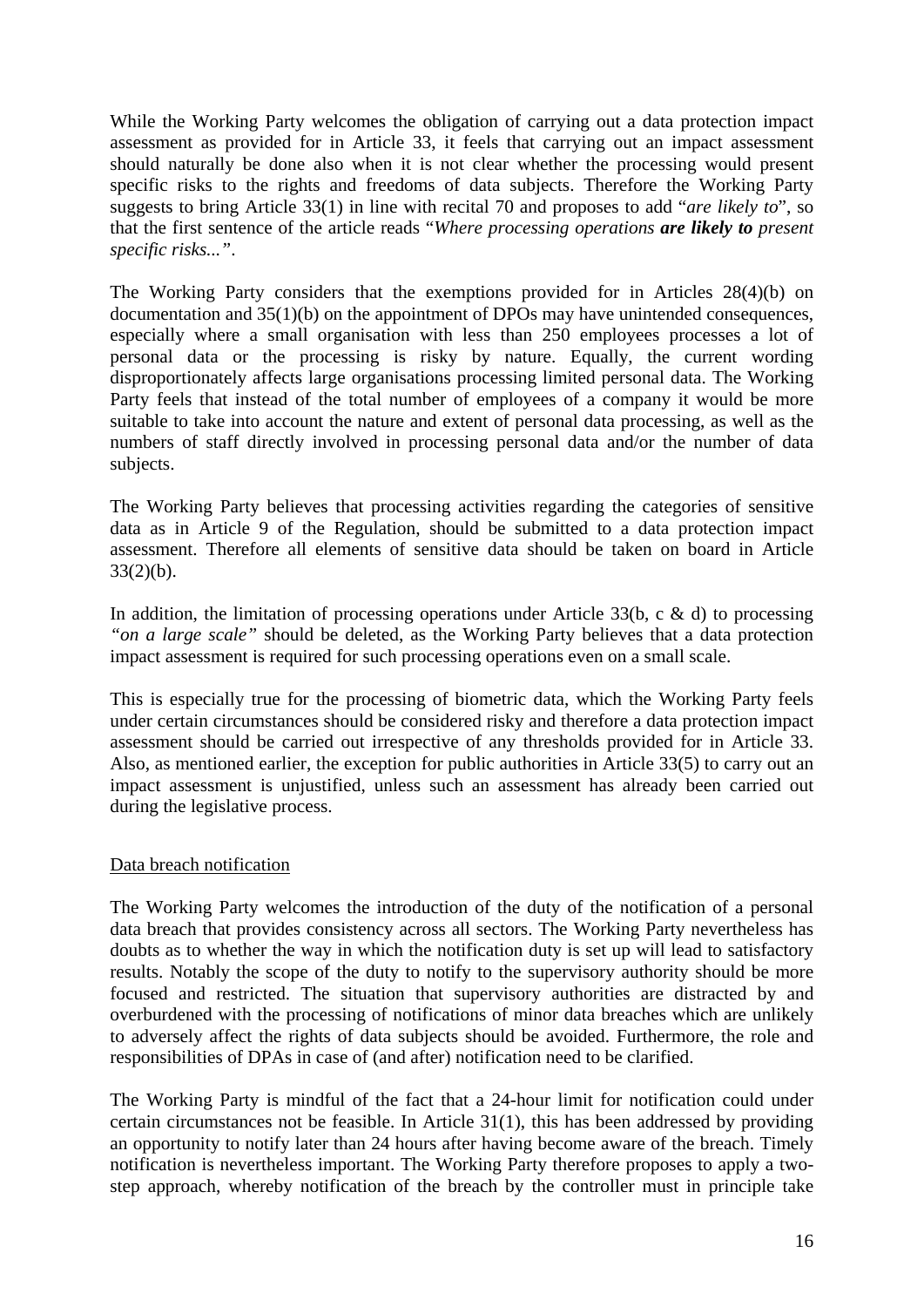place within 24 hours after having become aware of the breach. In case all information cannot be provided within the 24 hour limit, the controller will have the opportunity to complete the notification in a second phase.

Further specification is needed regarding the criteria for establishing a personal data breach and the circumstances under which a breach must be notified to the DPA and the data subjects concerned (for example if there is a risk of concrete danger or damage for data subjects). The Working Party believes that the EDPB should in any case be involved in determining these criteria and circumstances.

In order to reflect recommendations by the Working Party and ENISA, the notification form should contain an evaluation of the severity of the breach of personal data based on objective criteria.

### <span id="page-16-0"></span>With regard to the role and functioning of DPAs

#### *Independence*

The current text states that members of the DPA can only be appointed by parliament or government. However, the Working Party wishes to allow for Member States to allow the possibility for other independent bodies, such as the Council for the Judiciary, to nominate and / or appoint members of the DPA as well.

### *Powers*

In addition to the possibility of DPAs to carry out investigations, they should also have the explicit possibility to carry out audits.

## *Budget*

For the effective performance of the enhanced duties and powers of DPAs by the Regulation, including those to be carried out in the context of mutual assistance, cooperation and participation in the EDPB, the Regulation stipulates that Members States need to ensure adequate human, technical and financial resources, premises and infrastructure for DPAs. As mentioned earlier, the Working Party strongly advises to more concretely indicate what amounts to an adequate budget, for example after an independent in-depth assessment of the increased costs for DPAs based on the current proposals has been carried out.

An adequate budget could be based on a fixed amount to cover the basic functions that all DPAs have to undertake equally, supplemented by an amount based on a formula related to the population of a Member State and its GDP. There might also be an element to reflect the number of multinationals that have their headquarters established in that Member State. One of the recitals should explicitly encourage Member States to consider a variety of options for funding the DPA, so as to ensure it can meet the requirement of an adequately resourced authority.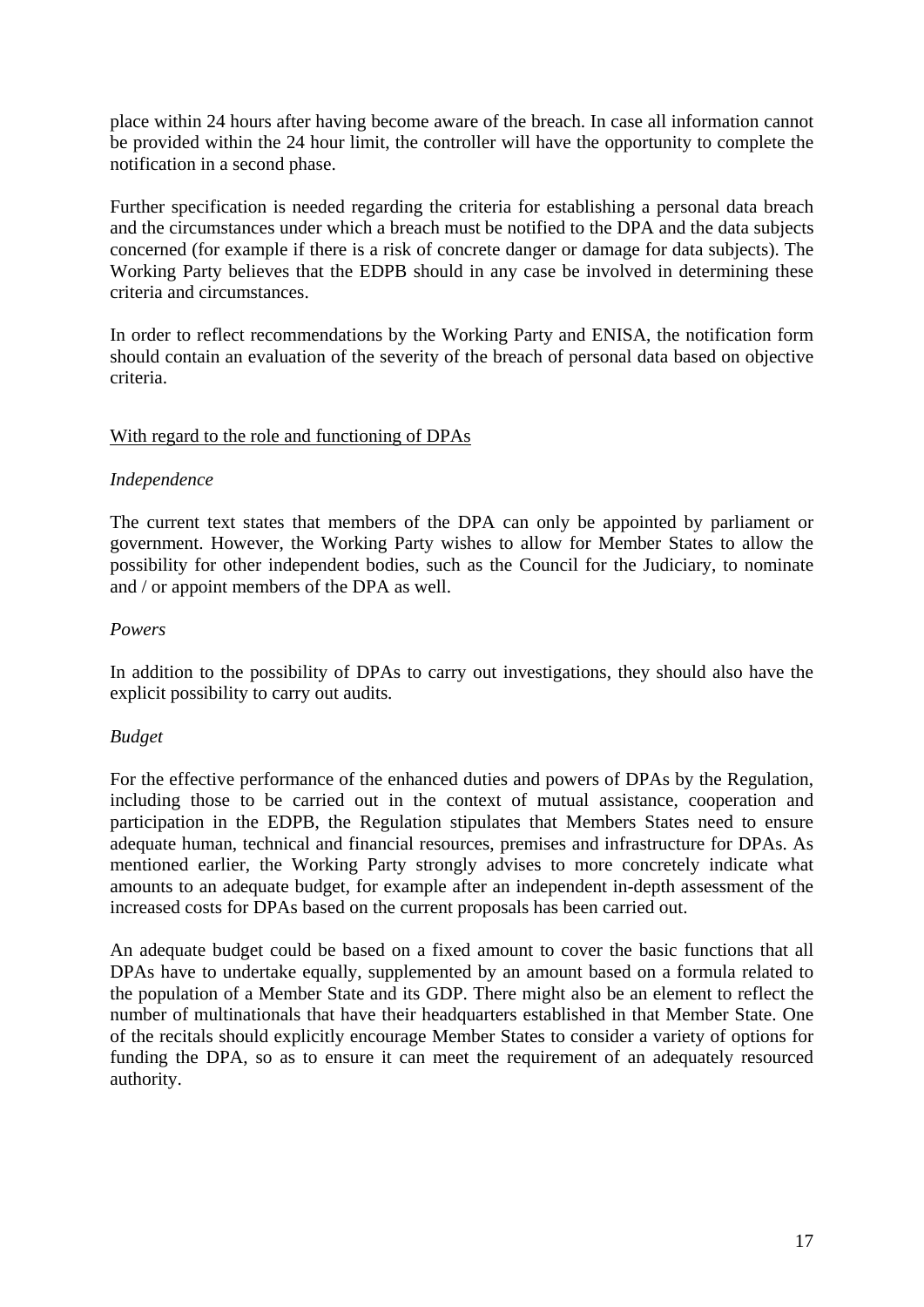#### *Margin of discretion*

DPAs should be enabled to be selective in order to be effective; they should be able to define their own priorities and to start actions, such as investigations, on their own initiative, notwithstanding the obligations regarding cooperation, mutual assistance and consistency according to Chapter VII. DPAs should be able to allocate resources according to the strategic character and the complexity of issues at stake, for example by taking into account the actual or potential detriment to data protection, the number of persons concerned and the technology used. Allowing DPAs to set their own priorities also helps to deal with financial and budgetary constraints.

The duties under Article 52(2) and (3) which state that DPAs *"shall promote"* and "*shall, upon request, advise any data subject",* seem to decrease the margin of discretion necessary for DPAs to be effective. Furthermore, in order to enable DPAs to have discretion the Working Party suggests including the word *"may"* in Article 34(3) as follows *"and may make appropriate proposals to remedy such incompliance"*.

### <span id="page-17-0"></span>Jurisdiction and competence of DPAs (one-stop shop)

Article 51(1) provides for the competence of a DPA on the territory of its own Member State. This general rule is complemented by Article 51(2) which states that the DPA of the Member State where a controller has its main establishment is deemed the DPA competent for the supervision of processing activities in all Member States.

The Article 29 Working Party is in favour of creating the concept of a lead authority and a clear obligation for DPAs to cooperate and to refer to the consistency mechanism in cases where data subjects in several Member States are likely to be affected by processing operations, as it will lead to a consistent interpretation and application of the EU legal framework, thus creating legal certainty. However, as mentioned above, in order for the mechanism to be able to function, the definition of main establishment and the consequences on the competences of other DPAs need to be clarified. Also the manner in which the consistency mechanism has been proposed raises questions.

It should in any event be clear that the competence of a lead DPA is non-exclusive. The competence of the lead DPA is subject to the obligations to cooperate, provide and accept mutual assistance, and make use of the consistency mechanism, as stipulated in Chapter VII on consistency and cooperation, and act in agreement with other involved DPAs.

Furthermore the Working Party stresses that the one-stop shop principle in Article 51(2) applies only to the situation where the controller or processor has more than one establishment within the EU, it does not apply to the situation where there is no establishment in the EU and where the processing activities are related to the offering of good and services to data subjects in the Union or the monitoring of their behaviour, according to Article 3(2). Consequently, in this case, any DPA whose Member State is affected by processing operations is competent according to Article 51(1), but the Regulation lacks rules on which DPA in these cases should be the 'lead'. The Working Party considers that cooperation and consistency are especially important in these cases.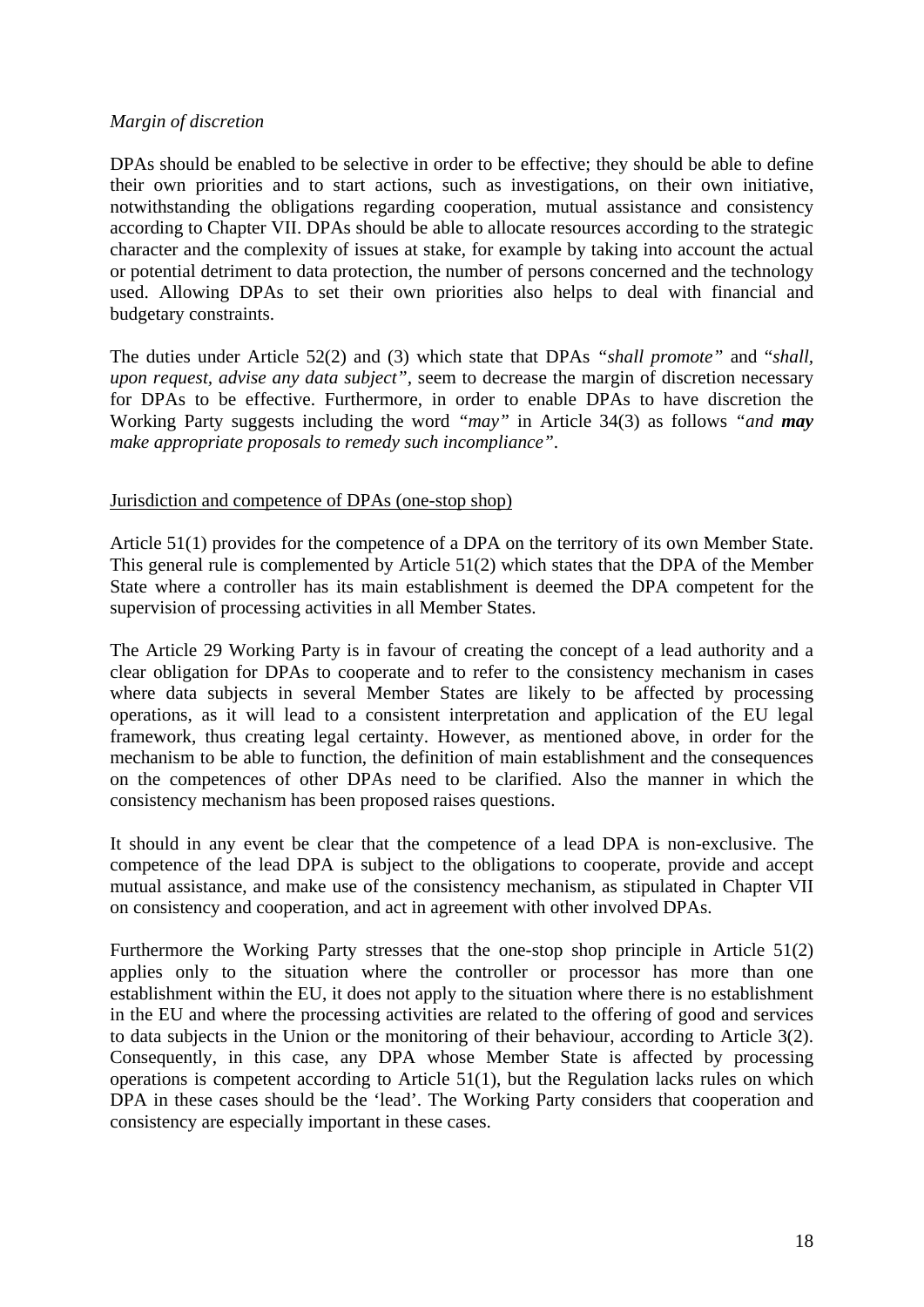Given that the current elements for defining main establishment in Article 4(13) are, as explained earlier, not satisfactory, and therefore there is a lack of clarity in establishing the lead competent DPA in cross-border cases, the Working Party proposes considering;

- 1. to accept the competence of a lead DPA to be non–exclusive, but subject to the obligations to cooperate, provide and accept mutual assistance, and make use of the consistency mechanism, as stipulated in Chapter VII on consistency and cooperation; and
- 2. in cases where there is no establishment in the EU (or it is unclear where the main establishment is) criteria for determining the lead DPA which could include:
	- the Member State in which the main processing activities in question are taking place;
	- the Member State in which individuals are affected;
	- the Member State in which individuals have specifically complained to or raised concerns with the DPA, according to Article 73(1).

It is clear that there may be several Member States for any of the abovementioned criteria. However, on the basis of these criteria the relevant DPAs should agree amongst themselves who should take on the responsibility of being lead. In cases where it is not obvious, or where there is no agreement, the EDPB should decide upon the lead, based on the same criteria.

## <span id="page-18-0"></span>Mutual assistance

The Working Party suggests a comprehensive concept of lead DPA and cooperation. Whenever, in the meaning of Article 56, *"data subjects in several Member States are likely to be affected by processing operations"*, there should be a general obligation for the respective DPAs to cooperate as their citizens are impacted. This cooperation should comprise the legal assessment as well as specific supervisory measures to be taken.

Following Article 55(1) the Working Party feels that DPAs should inform each other of other relevant information, also in cases where a measure as referred to in Article 58(1) has not yet been taken (for example in case of a security breach). In addition, DPAs should share amongst themselves favourable decisions taken on data protection impact assessments.

The Working Party suggests to clarify in Articles 55 and 56 that whenever a decision must be taken that involves both the lead DPA in the meaning of Article 51(2) and another concerned DPA according to Article 51(1), the lead DPA and the national 'on-site' DPA should act *in agreement* regarding the assessment of the case and of the measures to be taken. Where the concerned DPAs do not reach consensus on the assessment of the case and/or measures to be taken on a bilateral or multilateral basis, the case should be submitted to the consistency mechanism as in Article 57.

The Working Party welcomes the measures proposed to ensure DPAs can work together and notes that the competence of the lead DPA as discussed above is not exclusive. The Working Party stresses however that more is necessary to ensure mutual assistance, in terms of budget for DPAs as mentioned above, but also in terms of addressing important details of the manner in which mutual assistance is to be put to practice. The use of language, deadlines, the amount and nature of information requested as well as technical means, formats and procedures for information sharing, are all issues that in practice are vital to ensure effective cooperation between DPAs and therefore also stand at the core of the "one-stop shop" principle.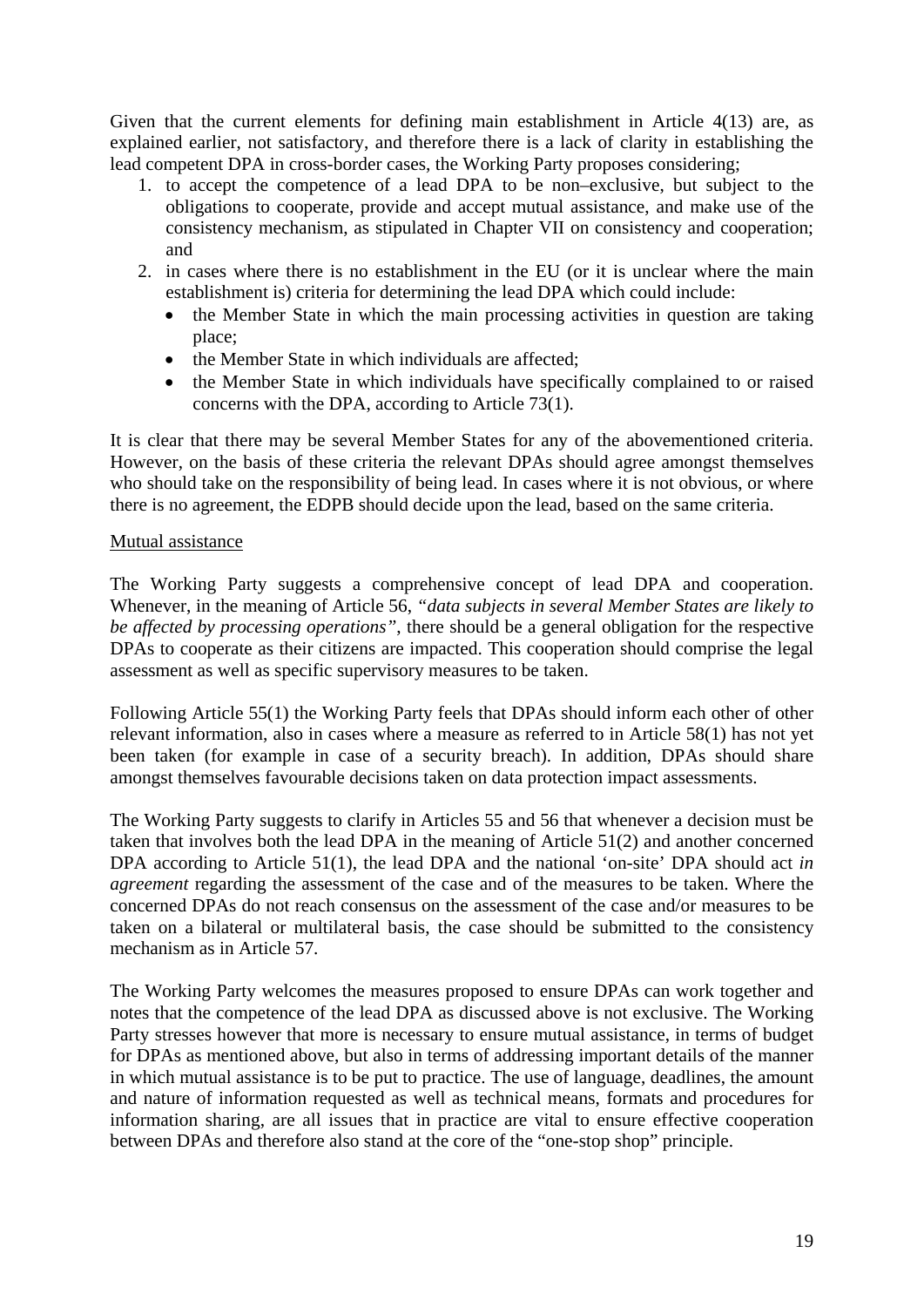### <span id="page-19-0"></span>Consistency

The Working Party is pleased to note that its proposal for a mechanism for cooperation and coordination which is intended to ensure consistency of application of the rules on data protection is included in Articles 57 and 58 of the proposal.

The Working Party believes however that such a mechanism should ensure consistency in matters only there where it is necessary, should not encroach upon the independence of national supervisory authorities and should leave the responsibilities of the different actors where they belong.

Given the broad scope of Article 58(2)(a) covering data processing in the context of any sort of cross-border offering of goods or services within the EU, the Working Party suggests that only those cases should be subject to the consistency mechanism within the EDPB where the competent DPAs according to Article 51 do not reach consensus on the assessment of the case and/or measures to be taken on a bilateral or multilateral basis. In any event the EDPB should be informed of cases which are of general relevance for data protection or the free movement of personal data within the EU.

In order to avoid that a great number of cases could be triggered due to the fact that the scope of the mechanism is considerably broad (following Article 58(3) that states that **any** authority can request that any matter shall be dealt with in the consistency mechanism), the Working Party suggests to submit to a vote within the EDPB for requests submitted under Article 58(3).

Notwithstanding the role of the Commission as guardian of the Treaties, the Working Party has strong reservations with regard to the role foreseen for the Commission with respect to individual cases pending in the consistency mechanism, as it encroaches upon the independent position of DPAs and the EDPB. When a matter is being dealt with or has been dealt with by the EDPB under the consistency mechanism, the Commission should be able to provide its legal assessment but should in principle refrain from interference. This is particularly true in case of suspension of a measure as stipulated in Article 60(1), 62(1)(a) and (2). Moreover, "serious doubts" is not sufficient to trigger interference by the Commission.

The Working Party stresses that it is up to the EDPB itself to ensure that its opinions are respected and applied in a uniform manner by all relevant DPAs.

In order to increase the effectiveness of the opinions of the EDPB, a 'confirmation mechanism' could be introduced in cases where one or more DPAs intend to derogate from an opinion taken by the EDPB under the consistency mechanism according to Article 58(7). The EDPB should in those cases be able to re-confirm its opinion by qualified majority thus underlining the importance of a common approach in cases of general relevance for data protection within the EU. Another option would be to allow the possibility for DPAs to express minority positions. These positions should be motivated and made public.

In addition, a procedure should be envisaged to enable the EDPB and the Commission to ask the European Court of Justice for an opinion on the interpretation of the Regulation, if a DPA intends not to follow an opinion, which the EDPB has re-confirmed by qualified majority.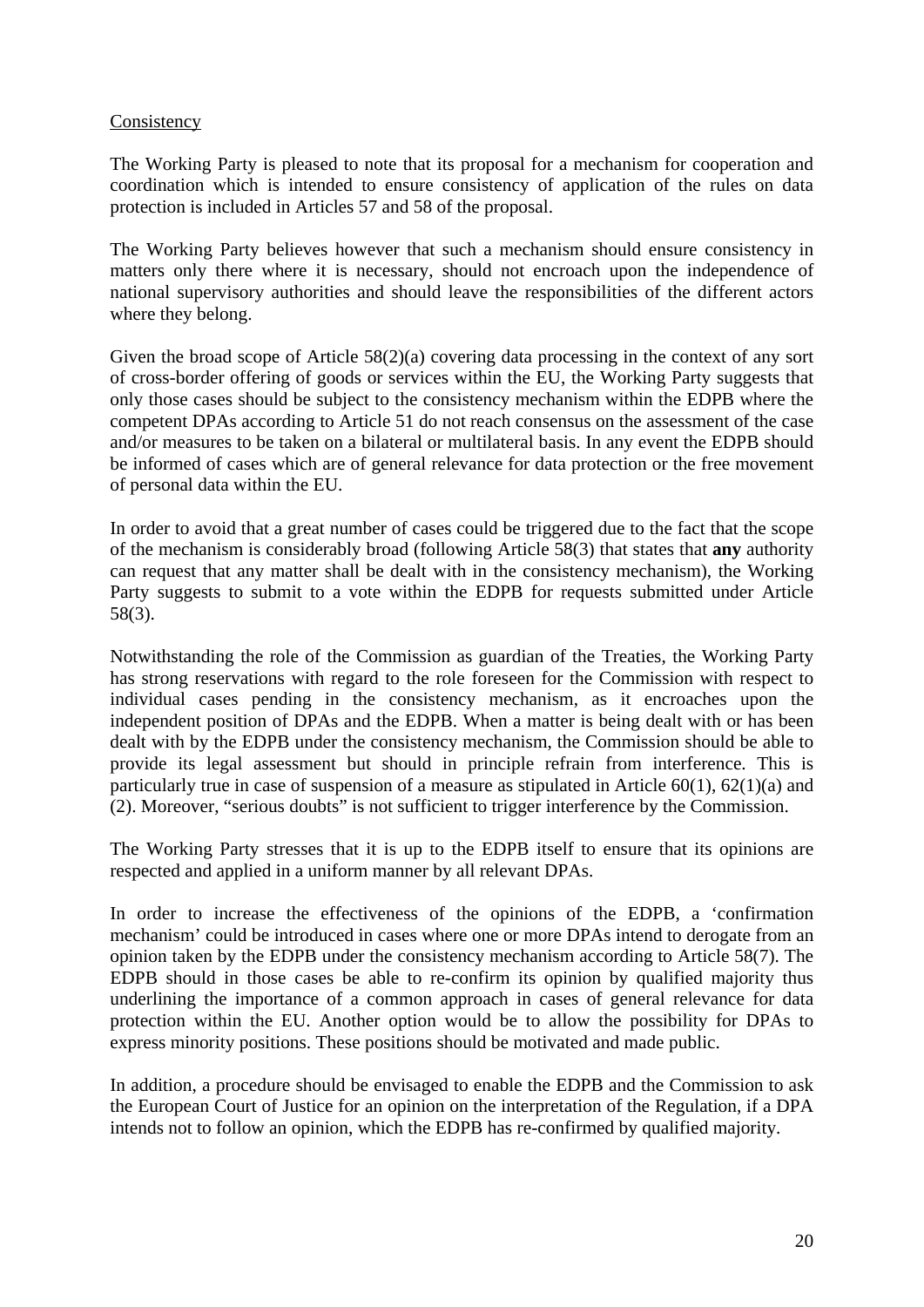## *Application of national law (Chapter IX)*

When specific rules are adopted in Member States under Articles 80-83, these rules will interact with the rules regarding the competence of DPAs and the system of lead DPA.

The text as it stands now does not solve the issue of cases arising out of adjacent national law, for example in the context of employment, in relation to the scope of competence of the DPA of the main establishment of the controller. The question is whether for example the German DPA would need to interpret and apply Spanish labour law in case of an issue regarding an employee of a subsidiary in Spain of a company with its main establishment in Germany. It should therefore be clarified that, as an exception to Article 51(2), in cases which depend on the application of national law according to Chapter IX of the Regulation the respective national DPA should always (naturally acting in cooperation with the lead DPA) be the competent one for applying adjacent national law in that specific case (in the example above the Spanish DPA would be competent to apply the specific Spanish data protection law in the context of employment).

In general, the Working Party stresses the need to clarify the scope of application of the national laws adopted under Chapter IX.

### *Deadlines*

The Working Party agrees that timeliness of EDPB opinions sought through the consistency mechanism is important. The timeframe allocated to achieve results should however be such that the quality of the advice is guaranteed. In order to ensure the actual bearing and support on the ground and to ensure the advice can be upheld in possible court proceedings, the stringent timeframe proposed will in any event need to be extended.

#### <span id="page-20-0"></span>"One-stop shop" for data subjects

Like data controllers, also data subjects within the jurisdiction of EU DPAs should have a "one-stop shop". In the Regulation there are several possibilities for data subjects to exercise their rights and seek justice. Data subjects can lodge a complaint with a DPA in all Member States (with their national DPA, the DPA of the Member State where the controller has its main establishment or any other DPA in the Union). Data subjects can also initiate proceedings before their national court and before the court of the country where the data controller has an establishment.

Although these possibilities might seem to enhance data subjects' rights, it might also lead to confusion and uncertainty as to whom will ultimately be responsible for providing an answer to the data subject.

Notwithstanding the right to a judicial remedy, the Working Party suggests to clarify that data subjects shall in principle address the DPA within the jurisdiction where they reside or the DPA where the data controller or processor has an establishment. In order to be able to respond to the data subject, the addressed DPA in this Member State would have to cooperate with the DPA of the main establishment of the controller (the lead DPA) in order to agree on necessary measures to investigate and in certain cases to take enforcement action. The DPA initially addressed will however in all circumstances remain responsible for responding to the data subject.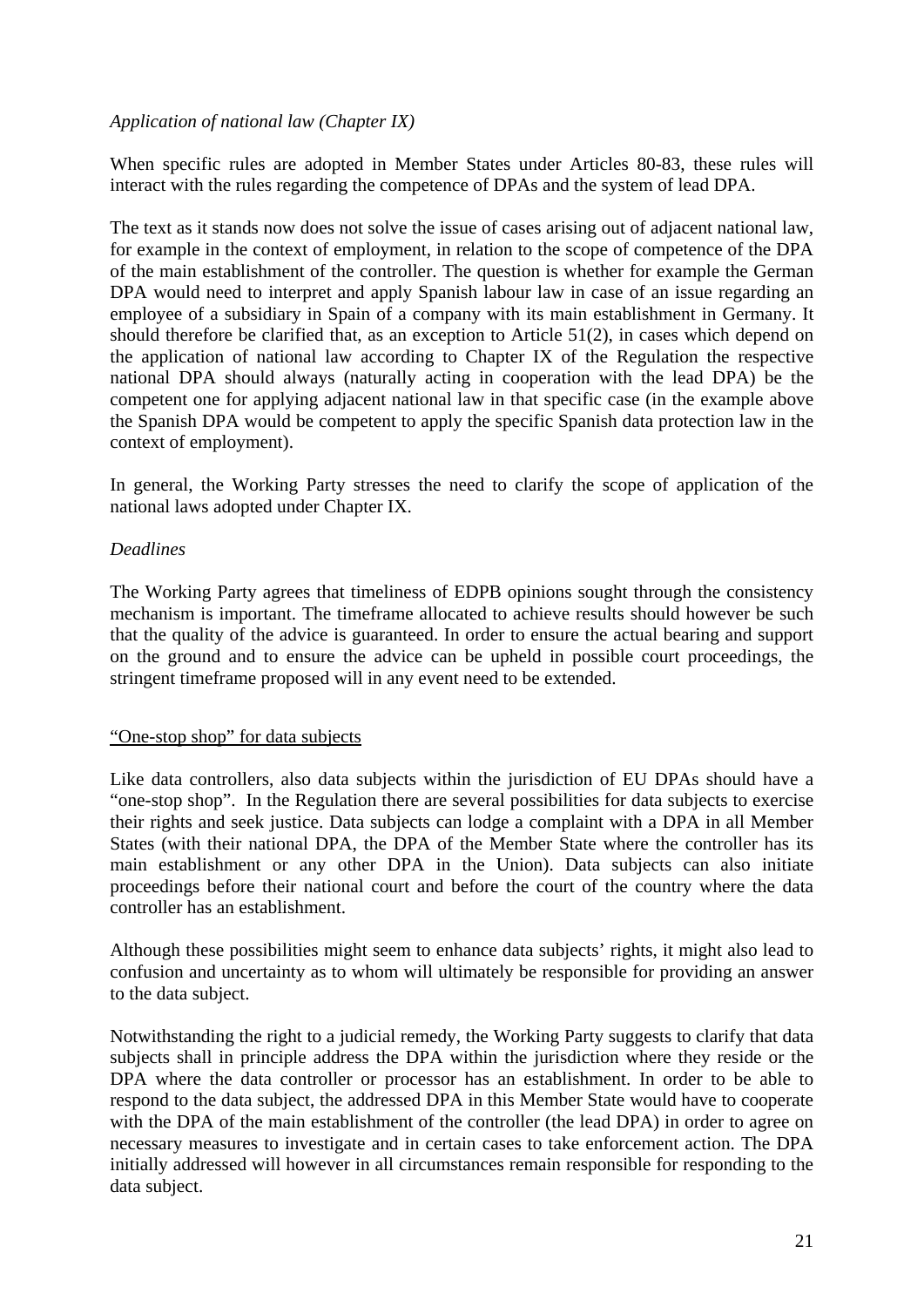#### <span id="page-21-0"></span>EDPB institutional structure

The Working Party notes that it will be replaced by the European Data Protection Board (EDPB) which is set up in Article 64.

The Working Party believes it should be able to democratically choose its own chair and vicechairs. In the view of the Working Party no convincing reasons have been put forward to require the EDPS to be a permanent vice-chair.

In addition, the desirable option would be to have a completely independent secretariat. However, the Working Party notes that the secretariat of the EDPB is to be provided by the EDPS and no longer by the Commission. Further consideration should be given to how this can be achieved in terms of practical arrangements and reporting lines, in particular the need to ensure independence of the members of the secretariat and the legal and institutional consequences of entrusting the secretariat of the EDPB to one of its members.

### <span id="page-21-1"></span>International transfers

The Regulation rightly emphasises the accountability of data controllers to ensure that personal data remains protected when transferred outside of the European Economic Area (EEA). It facilitates data controllers by providing various "safe harbours" in the form of adequacy decisions, a streamlined system of BCRs for multinationals, approved contractual clauses and individual DPA approval. It also provides for various derogations in Article 44.

However, the scope of the derogations, especially Article 44(1)(h) remains very wide and tends to be applicable to many situations. According to the previous opinion of the Working Party (WP 114), such derogations should be applicable solely to the extent that the processing is not massive, not repetitive and not structural.

In addition, Article 42 introduces the possibility to use non binding instruments to frame international transfers, which are subject to authorisation from DPAs. Nevertheless, bindingness has always been considered as an important requirement in existing tools framing international transfers (for example CCT, BCR, SH, adequacy of third countries). Therefore, it is proposed to delete Article 42(5), except for the last sentence. Consequently, the reference in Article 34 needs to be adjusted accordingly.

Concerning Article 41(6) it should be clarified that whether *"without prejudice to Article 42 to 44"* means that in case of a negative adequacy decision of the Commission, data transfers to the concerned third country are nevertheless possible on the basis of all these articles.

Finally, where the Commission has decided that a third country or territory, or a processing sector within in that third country or international organisation in question ensures an adequate level of protection (Article 41), such transfer shall not require any further authorisation. However, as mentioned before, the Working Party strongly suggests including an obligation for the Commission to consult the EDPB on adequacy decisions.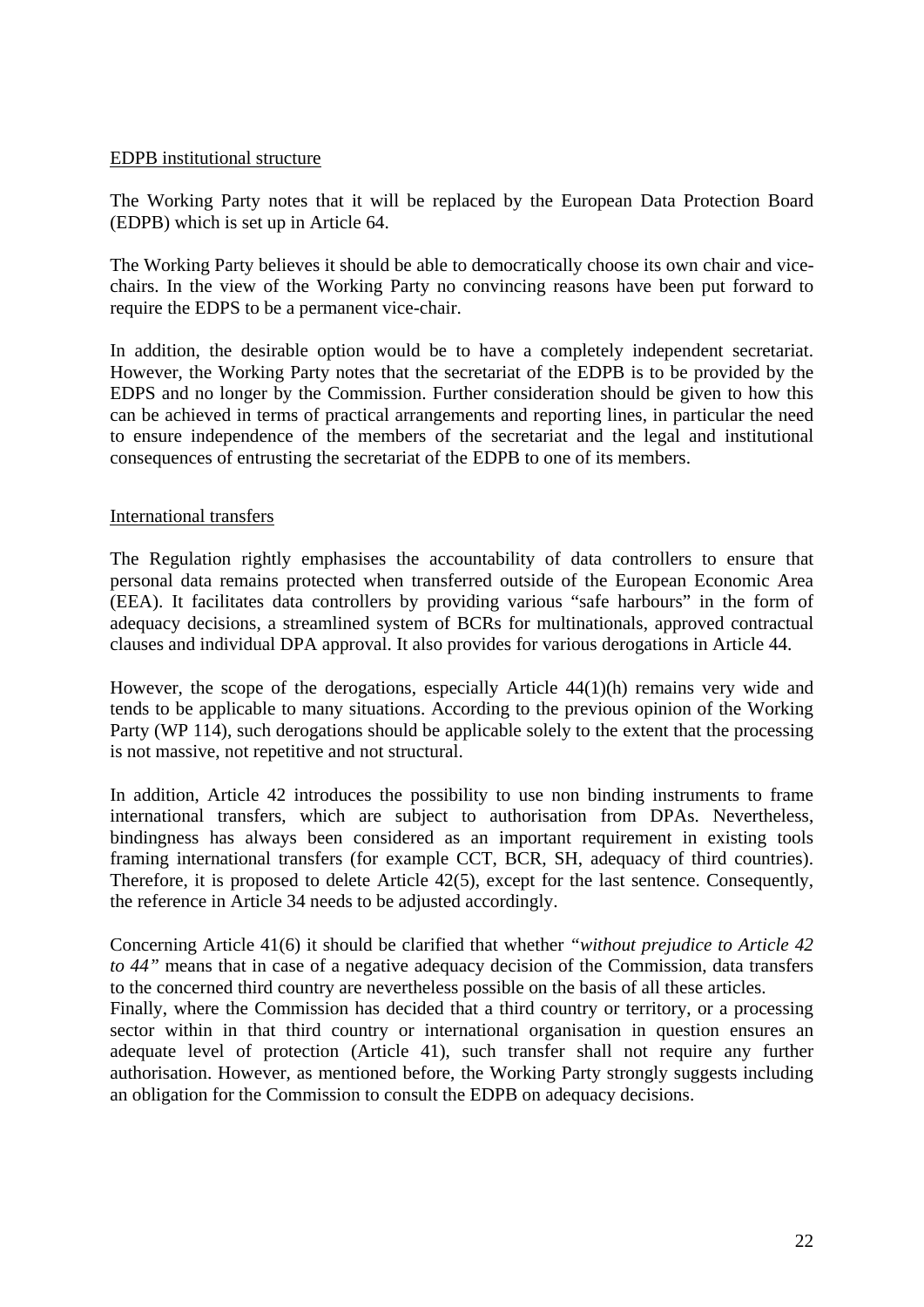#### Disclosures not authorised by EU law

The Working Party stresses the need to include in the Regulation the obligatory use of Mutual Legal Assistance Treaties (MLATs) in case of disclosures not authorised by Union or Member States law. The Working Party feels that without a provision on the obligatory use of MLATs when they are in place will, amongst others, allow for wide transfers of personal data for a large and unlimited category of *"important grounds of public interests",* following Article 44(1)(d), including when these transfers have a massive, frequent and structural character. When a judgement of a court or tribunal or a decision of an administrative authority of a third country requests a controller or processor to transfer data from the EU to that third country and there is no MLAT or another international agreement in force between the requesting third country and the Union or Member State(s), the transfer of such data should be prohibited. The Working Party underlines that in cases where a MLAT is in place, the competent authority under the MLAT (or comparable international agreement) shall be the authority dealing with the request and should, where necessary, consult the DPA.

#### <span id="page-22-1"></span>Right to liability and compensation

The Working Party welcomes the provisions introduced in Article 77(1) to ensure any person who has suffered damage as a result of an unlawful processing operation or an action incompatible with the Regulation has the right to receive compensation by the controller or processor for the damage suffered. The Working Party also welcomes the fact that Article 77(2) ensures that the data subject does not bear the burden of addressing the responsible controller in case more than one controller or processor is involved in the processing. The Working Party considers however that it is necessary to clarify (in a recital) that the word "damage" does not merely mean material harm but also includes distress (harm that is not material).

If there is a decision taken by another DPA, (for example, the DPA of the main establishment) affecting or producing a prejudice to the data subject, the latter should be able to bring action against this decision before the administrative courts of her/his country of residence.

The solution as proposed by the European Commission, to have either the data subject or the DPA to bring action against the other DPA on the territory of this DPA is far from satisfactory. The Working Party calls for a system that allows data subjects to bring action against an administrative decision before the administrative court of their country of residence.

#### <span id="page-22-2"></span>Fines

The Working Party welcomes the introduction of significant fines as these will enable DPAs to take up their role as enforcement authorities and can - as a deterrent - contribute to a higher degree of compliance by data controllers.

<span id="page-22-0"></span>Article 79(1) provides that each supervisory authority "*shall be empowered"* to impose administrative sanctions. Recital 120 supports this by stating that the supervisory authority "*should have the power"* to sanction administrative offences. However Article 79(4 - 6) state that the supervisory authority "*shall impose a fine"* in the situations described. The Working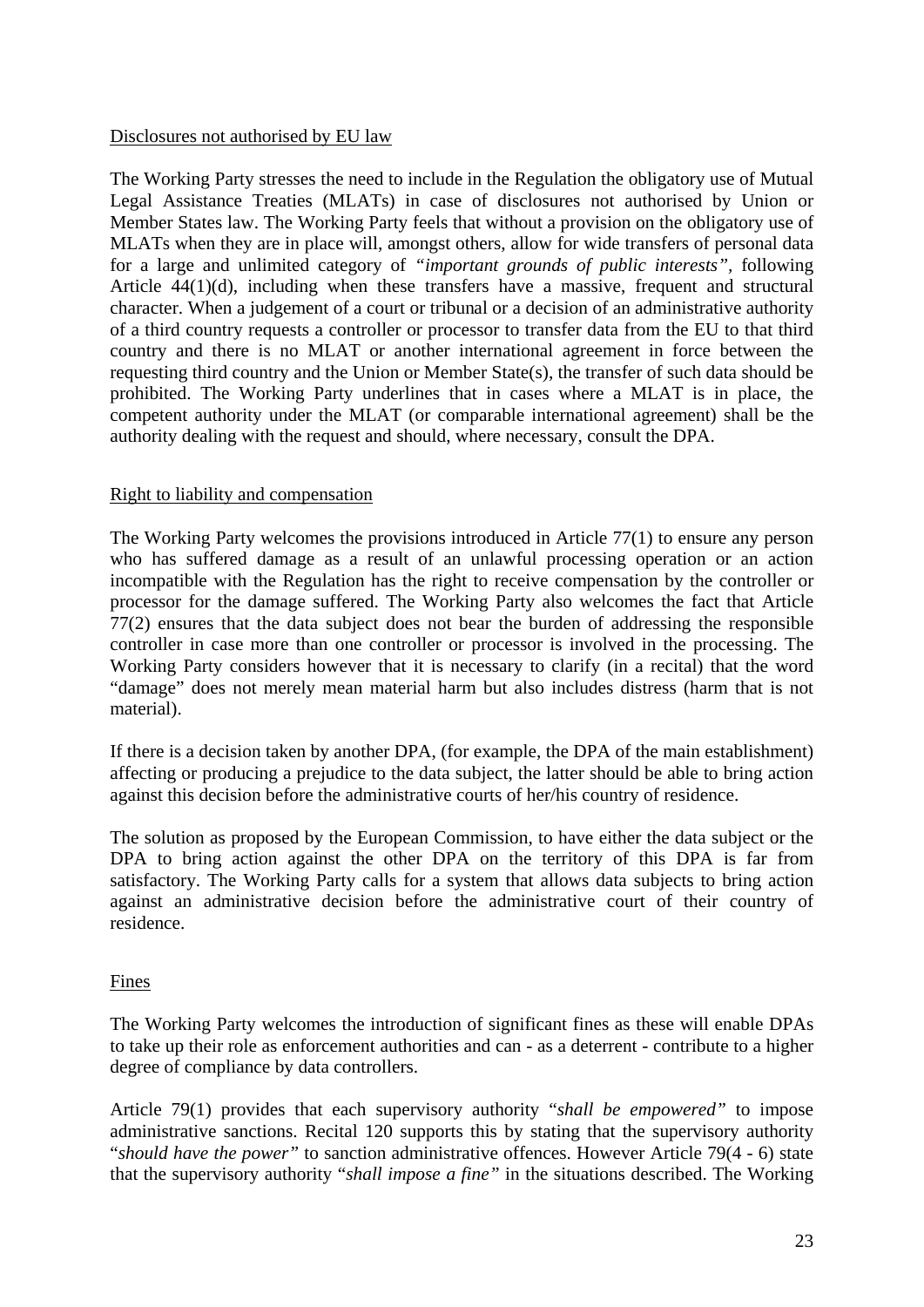Party is of the opinion that DPAs should have a margin of discretion in deciding when to impose a fine, since many factors influence the nature of the infringement and should be taken into account when deciding on the imposition of a fine. It therefore suggests amending the wording in Article 79(4 - 6) accordingly.

The Working Party appreciates the harmonising effect of Article 79, which regulates what infringement leads to which maximum fine, as it will lead to more consistency in imposing fines across the European Union. Nonetheless, the Working Party suggests making explicit in Article 58(2) the possibility of using the consistency mechanism of section 2, Chapter VII to cover divergences in the application of administrative sanctions, as is also stipulated in recital 120.

The Working Party furthermore understands that where several DPAs are competent, they are all empowered to impose a fine following Article 79 of the Regulation. This does however raise questions with regard to the principle of double jeopardy (ne bis in idem).

Furthermore, the Working Party believes the threshold introduced in case of first and nonintentional compliance would in practice lead to many controllers falling outside of its scope and therefore feels the threshold should be deleted. If a threshold were to be introduced, it would in any case be more suitable to take into account the number of (negatively) affected data subjects than the amount of employees of the controller.

### <span id="page-23-0"></span>Judicial remedies

The Working Party welcomes the inclusion of a comprehensive set of rules on judicial remedies for data subjects, including the possibility for organisations or associations to exercise the rights of data subjects vis-à-vis data controllers and processors. However, in the Working Party's view, several aspects regarding Chapter VIII need further clarification.

Given the broad scope of Article 73(1), according to which every data subject shall have the right to lodge a complaint with a DPA in **any** Member State, the Working Party feels that the data subject should in principle address the DPA within the jurisdiction where they reside or the DPA in the jurisdiction where the controller or processor is located, as is also stated above under one-stop shop for data subjects.

Furthermore, when the DPA receiving the complaint seems not to be the right one on the merits of the case, the Working Party feels there should be an obligation for the receiving DPA to cooperate with the one-stop shop DPA of the data subject and the DPA where the controller is located. In this case, the DPA where the complaint was lodged should be obliged to inform the data subject on the progress of the case, regardless of whether or not it is competent on the merits of the case or not. This follows from the necessity of a one-stop shop for data subjects (see above).

With regard to Article 74(2) the Working Party feels it should be clarified which DPA should be competent to *"act on a complaint in the absence of a decision necessary to protect their rights"*. In the case of the lead DPA according to Article 51(2) this would be the DPA of the Member State where the processor/controller has its main establishment and in any other case this would be the competent authority according to Article 51(1). It should therefore be clarified in Article 74(2) that the obligation to act refers to the competent supervisory authority *"...in the meaning of Article 51(1) or (2)".*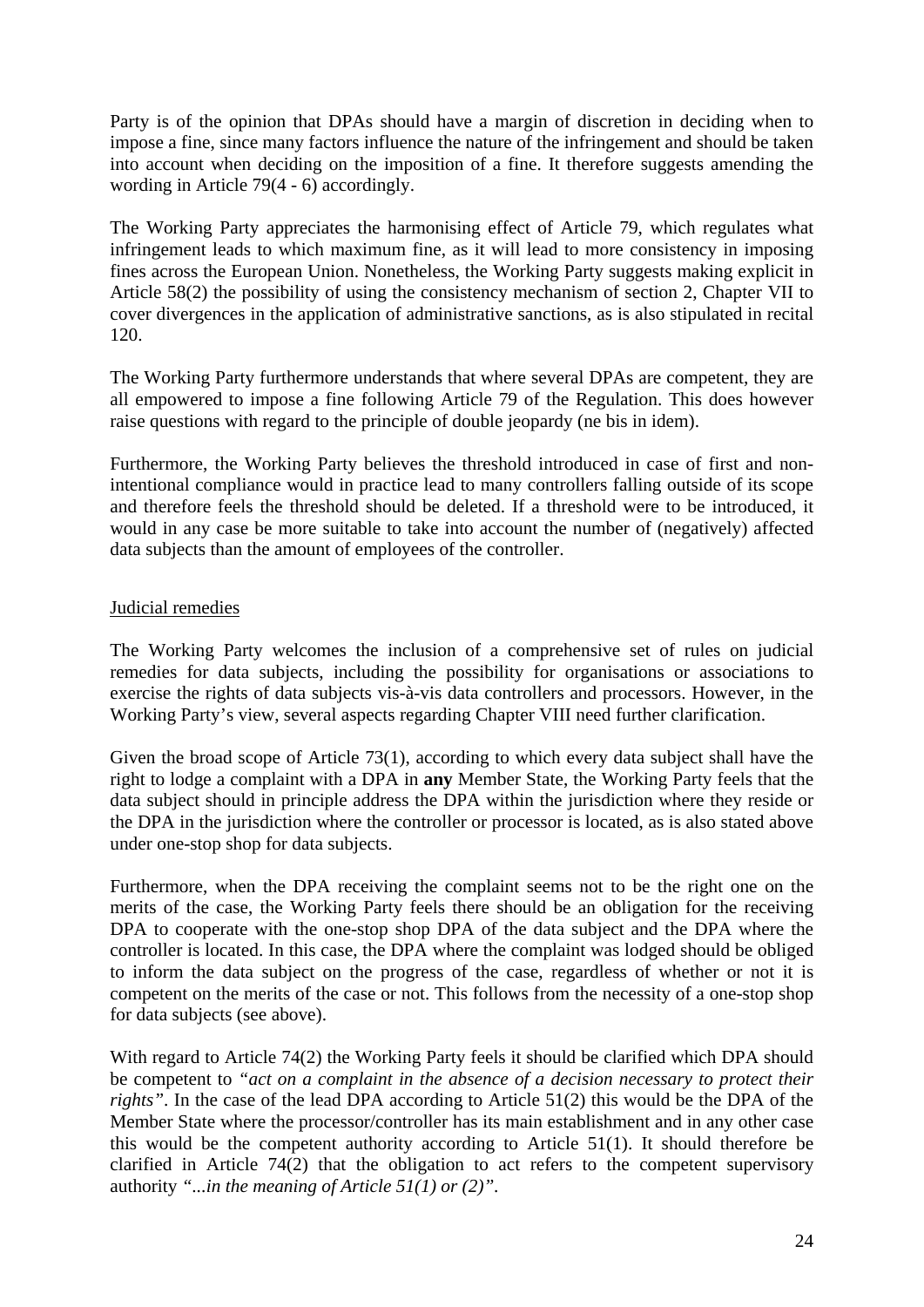In addition, Article 74(4) provides that a data subject who is concerned by a decision of a DPA in another Member State than where it has its habitual residence, may request the DPA of the Member State where it has habitual residence to bring proceedings against the DPA in the other Member State. While the Working Party appreciates the reason for introducing such a provision to ensure data subjects can exercise their rights vis-a-vis a DPA in another Member State, it nevertheless considers it to be contrary to the general obligation for DPAs to cooperate and to provide mutual assistance in cross-border cases, according to Articles 55 and 56, and the fact that in cases where there is disagreement between DPAs the matter should be brought before the EDPB. Therefore the Working Party stresses the need to carefully consider alternatives for data subjects to get judicial redress against a decision of DPAs that affect them, that are consistent with the principles of the Regulation.

Article 75(2) provides for the possibility for data subjects to bring proceedings against a controller or a processor before the courts of the Member State where the controller or processor has an establishment or alternatively, such proceedings may be brought before the courts of the Member State where the data subject has habitual residence. The Working Party feels that the possibility to bring proceedings before the courts in **any** Member State where the controller or processor has an establishment, regardless of whether this is the main establishment or the establishment where the relevant decisions on data processing are taken, can be problematic.

Despite Article 75(4) which states that Members States shall enforce final decisions by other courts, it is doubtful whether a decision of a court in a Member State where the controller or processor does not have its main establishment, is truly enforceable. This needs to be clarified.

Furthermore, even though the Working Party welcomes the inclusion in Article 75(2) of the possibility to bring proceedings against a data controller before the courts of the Member State where the data subject has its habitual residence, which is similar to the concept of consumer protection according to the Brussels-I-Regulation and aims at strengthening the position of data subjects, it is unclear how the judgement of a court of the Member State where the data subject has its habitual residence, shall be enforced if the controller or processor is established in another Member State.

Both Articles 74(5) and 75(4) stipulate that Member States shall enforce final decisions by the courts referred to in these Articles. Such provisions are comparable to similar obligations in Article 111 of the Schengen Implementing Agreement. As mentioned, it appears to be unclear according to which procedural rules and by which national authorities decisions by courts of one Member State shall be enforced in another Member State. Furthermore, with regard to what constitutes "final" decisions, there might also be need for further harmonisation (Schengen Information System - case between AU and FR).

#### <span id="page-24-0"></span>Churches and religious associations

The Working Party understands that Article 85 obliges churches and religious organisations that currently have separate legal regimes, to bring it in line with the Regulation. It shall in any case not grant churches and religious organisations the possibility to adopt a separate legal regime that is incompatible with the Regulation in those Member States where constitutional arrangements do not permit this.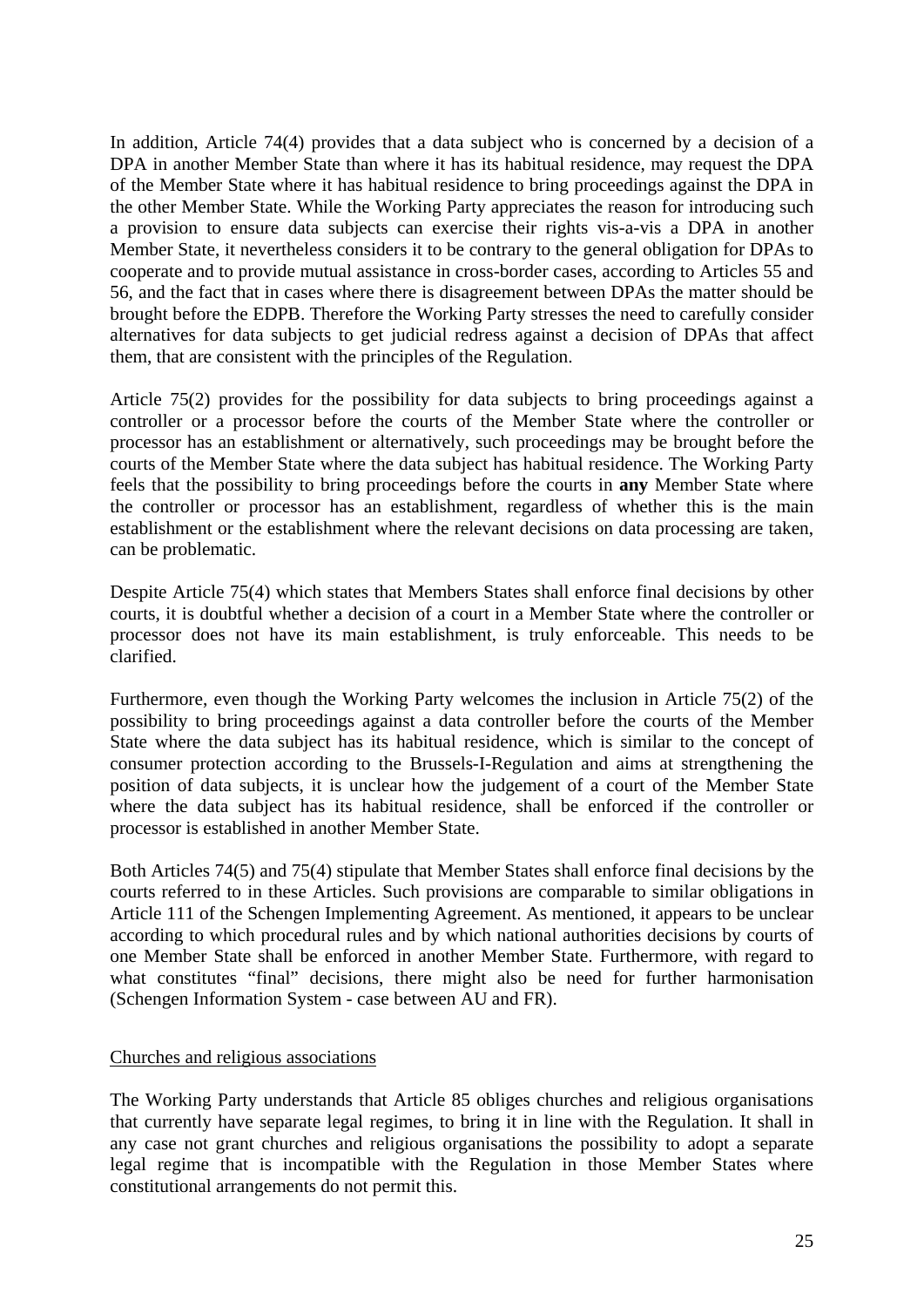## <span id="page-25-0"></span>**With regard to the Directive**

#### <span id="page-25-1"></span>Choice of instrument

The Working Party notes the explicit choice of the European Commission not to present one single instrument for data protection across the board, and to present a Directive as the instrument to regulate data protection in the area of police and criminal justice at the high, consistent level of data protection it is aiming for. However, the Working Party also notes that the current proposal would result in lowering the data protection standards in several Member States. The Working Party finds this to be unacceptable and therefore calls on the European legislator to ensure that the current, higher data protection safeguards in the European Union are to be considered as the bare minimum for the proposed Directive. The Directive should not be construed in order to justify the striking down of additional data protection safeguards in the current laws of the Member States.

### <span id="page-25-2"></span>Consistency

Despite the different instruments proposed, the 'core' aspects of the provisions should be consistent, in particular as regards the principles, obligations and responsibilities, individual rights and powers and tools available to supervisory authorities. Indeed, given the sensitivity of the processing covered by the Directive, it would be unacceptable to have lower standards applying to this area. Of course, providing limitations and exceptions is necessary, notably concerning the rights of data subjects, but it must be made clear that these are exceptions and that the 'core' aspects are the same.

## <span id="page-25-3"></span>Scope of application

The Working Party notes and welcomes that the Directive has given up the distinction between the processing of personal data in domestic and in cross-border cases that was provided for under Framework Decision 2008/977/JHA. This limitation of the applicability of European legislation to strict cross-border cases has in the past been criticised by the Working Party.

The scope of application of the Directive should be as clear as possible. However, the text proposed raises various questions, among which are the following.

The Working Party notes the difficulty of separating the scope of application of the Directive from the scope of application of the Regulation. The Directive does apply if competent authorities process personal data for the purposes of the prevention, investigation, detection or prosecution of criminal offences or the execution of criminal penalties. Under all other circumstances, the Regulation as the general instrument for the protection of personal data applies. However, account should be taken of the different traditions in the Member States to define the activities of their authorities as related to law enforcement purposes or merely administrative (for example, in the areas of customs, immigration, environmental affairs). In consequence, both instruments, the Directive and the Regulation, might apply to the same institution. Situations must be avoided where the same data processing operation, such as in relation to maintaining public order, in one country is covered by the Regulation, where in other Member States the laws based on the Directive apply. This is particularly troublesome if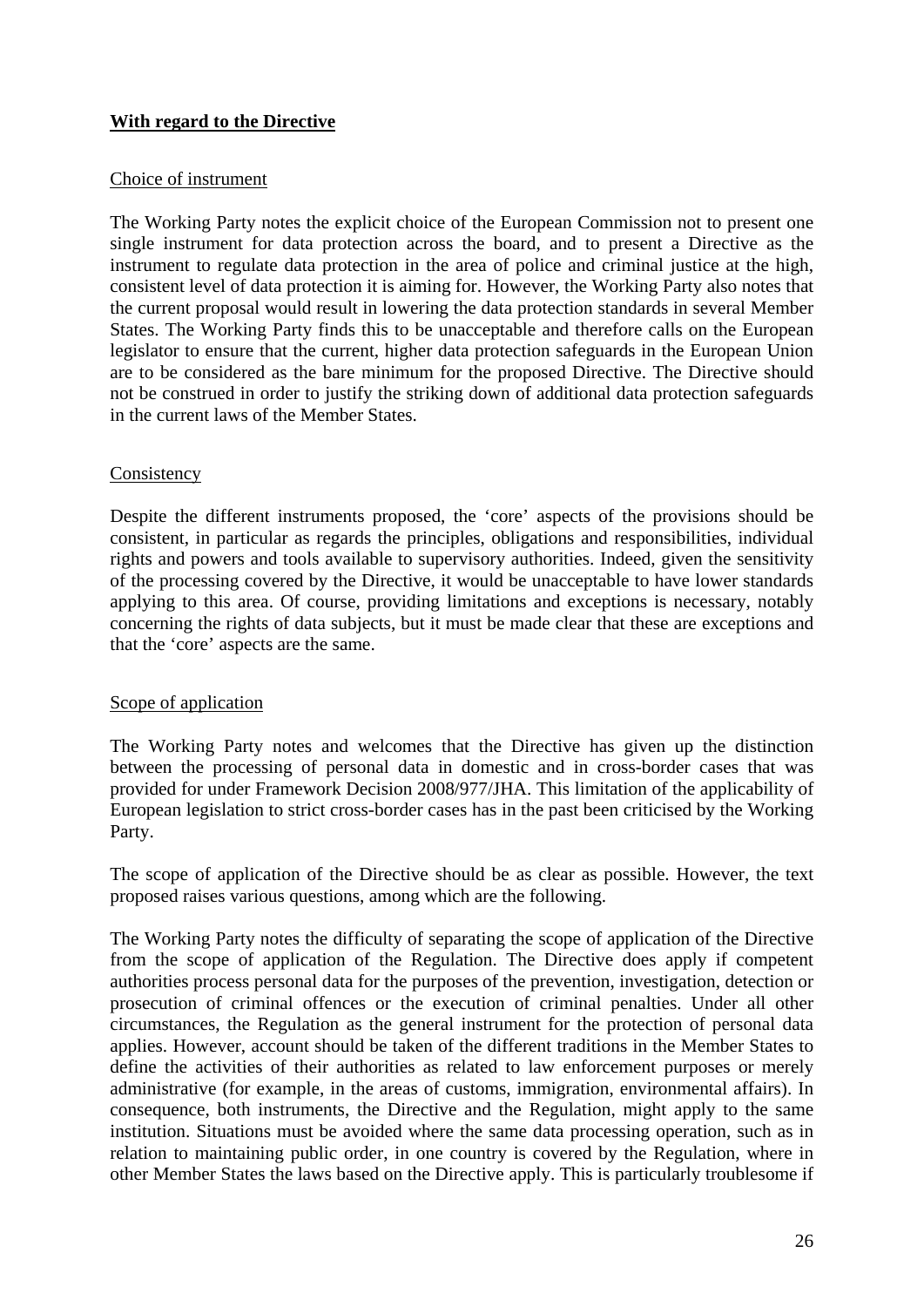both instruments lack consistency, as is currently the case. From this point of view more consistency between the two instruments is needed and more clarity with respect to the definition of "competent authorities" would be necessary. The Working Party considers that it must be clear to which activities vested in competent authorities by law the Directive applies.

The Working Party is of the opinion that it must be further clarified to what extent the Directive applies to the area of criminal procedure. The Working Party notes that the Directive applies to the processing of data for the purpose of prosecuting crimes (Article 1). At the same time, the Working Party understands Article 17 (and recital 82) to mean that Member States can decide to not align their national rules on criminal procedure with the rights as provided under Articles 11-16, at least in those cases where judicial procedures are concerned. Differences in national criminal procedure, however, make it difficult to determine what phase of the prosecution is referred to when the Directive, in Article 17, speaks about "national rules on judicial proceedings where personal data are contained in a judicial decision or record processed in the course of criminal investigations and proceedings". The Working Party invites the European legislator to ensure no doubt can exist that the Directive applies to criminal procedures and the prosecution of crimes, also to avoid situations that no data protection would be offered as soon as a prosecutor or investigative judge is involved in a law enforcement operation or investigation, in line with Council of Europe Convention 108. Furthermore, the Working Party feels Article 44(2) needs clarification on the meaning and intention of the wording "to act in a judicial capacity". It should be clear what the relation between the DPA and the courts should be and under what circumstances supervisory tasks can be carried out.

### <span id="page-26-0"></span>Data processing principles

With regard to the principles, the Directive fails to include important elements regarding the retention of personal data (including retention periods), transparency towards individuals, keeping personal data up to date, and ensuring it is adequate, relevant and not excessive. Accountability provisions requiring the data controller to demonstrate compliance are also missing. The wording of Article 4 should be made consistent with the wording in the Regulation (Article 5).

The Working Party furthermore suggests including provisions limiting access to data to duly authorised staff in competent authorities who need them for the performance of their tasks.

In addition to the comments made above regarding a lack of consistency with the Regulation, the Working Party welcomes the distinction that is proposed to several categories of data subjects to be processed. It notes in particular a distinction that is to be made between data regarding suspects, victims, witnesses, etc. Also, it welcomes the distinction that has to be made based on the quality and accuracy of the data processed by the law enforcement authorities. The Working Party however regrets that these distinctions have been limited by adding the words "as far as possible" in Articles 5 and 6, and proposes to delete this wording. Also, it is concerned by the large scope of the so-called 'miscellaneous category of data subjects' (Article 5(1)(e)) about whom data can be processed. The Working Party suggests reformulating this category to ensure data about non-suspects can only be processed for a very limited amount of time and under strict conditions. The Directive should make clear that stricter rules on time limits and review have to apply to those groups of data subjects referred to under Article 5(1)(b-e).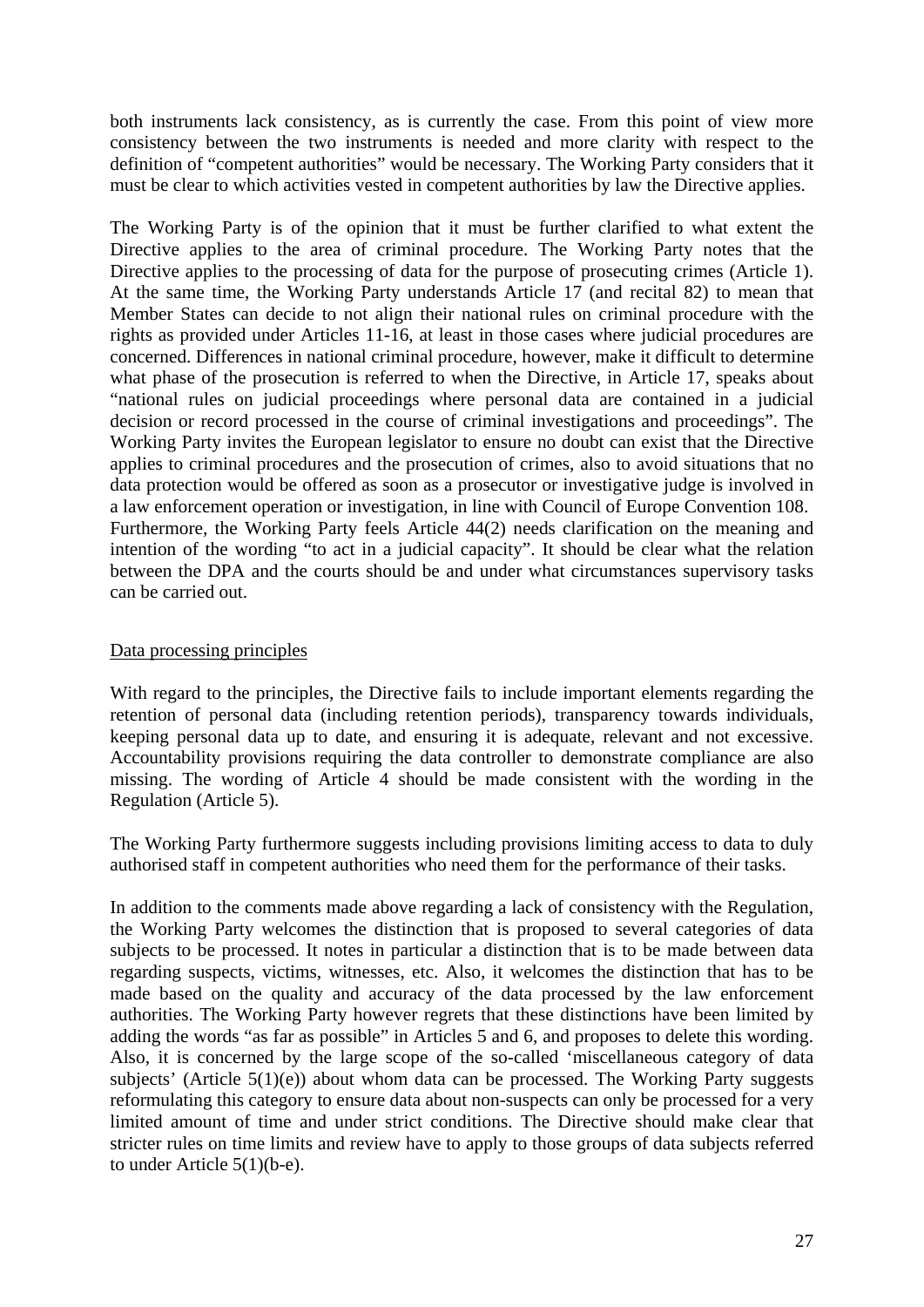With regard to lawfulness of processing (Article 7), it is not clear why the provisions under (b), (c) and (d) are included. They seem to be in contradiction with Article 1(1) which defines the purpose of the Directive. The Working Party considers that there is no room for processing data when it is not in line with the general purpose of the Directive. Thus, the provisions under (b), (c) and (d) either need to be deleted, or Article 1(1) needs to be adapted in order to allow for such processing.

The Working Party believes that specific provisions should be introduced relating to the processing of personal data of children, as provided for by the Regulation. In particular, Member States should be compelled to provide age thresholds under which data should not be processed for the purposes of prevention, investigation, detection or prosecution of criminal offences without due justification, in particular if special categories of data are to be collected. In addition, shorter storage periods in police and justice files should be provided by Member States for data concerning children.

The provision on special categories (Article 8) is slightly wider than in the framework Decision (2008/977/JHA). The Working Party questions the implications of this and especially whether the derogations in paragraph 2 could lead to a general clause in the national law stating that all sensitive data can be processed. In this case, the general prohibition serves no purpose. In addition, despite the inclusion of genetic data, there is no separate recital nor an article on the handling of this kind of data. Such provision would however mean an important safeguard in relation to the use of genetic data and its retention periods.

Based on the derogation in Article 8(2) there is a real danger of allowing different levels of protection of personal data of special categories (sensitive data) under the Directive. The Working Party therefore suggests the European legislator amends this article to provide for harmonised implementation by further defining the required appropriate safeguards. In addition, the Working Party advises to include in paragraph 2 that the exceptions can only be used when in compliance with the conditions set out in Article 4.

#### <span id="page-27-0"></span>Data subject rights

The Working Party notes and welcomes that, based on Articles 11(1) and 13(1), at least in some Member States, more information could be provided to the data subjects. To be informed on what data is being processed and for what reason, is one of the key aspects of the right to data protection. However, it has to be noted too that the limitations to the obligation to inform the data subject and to the right of access as foreseen in Articles 11(5) and 13(2) are problematic. The Working Party regards these limitations and exemptions to be too broad and of a too general nature, since they allow Member States to exempt entire categories of data from the information to be provided. This would severely limit the data subjects' rights (and not only their interests as set out in chapter II). The Directive should therefore make clear that any limitation to the data subjects' rights can only be justified on a case-by-case basis, taking due account of the circumstances of the specific case and that each of these restrictions (and not only omission) has to be fully documented. The Working Party furthermore believes that a limitation to the right of access and information should also mean, that in certain cases, data subjects can still be partially informed of the processing of their data.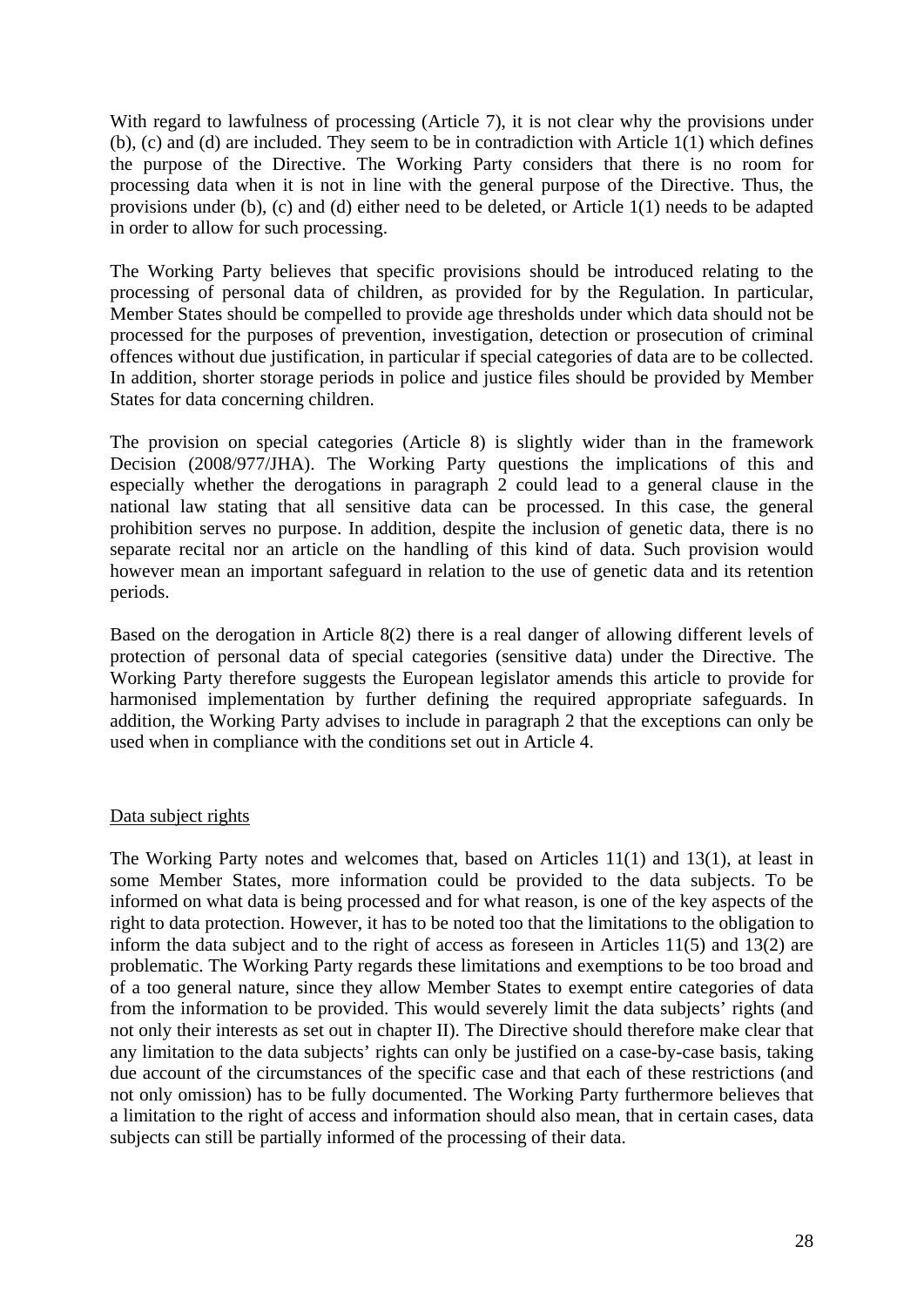With regard to restrictions on rights, there is a need to stipulate that the controller should assess on a case-by-case basis whether the restriction to the rights should apply, and that any restriction must be in compliance with the Charter of Fundamental Rights of the European Union and with the Convention for the Protection of Human Rights and Freedoms, and in line with the case law of the European Court of Justice and the European Court of Human Rights, and in particular respect the essence of these rights and freedoms. The Working Party recommends including this wording in Article 13.

The Directive seems to be consistent with the Regulation relating to the right to rectification, the right to lodge a complaint, the right to a judicial remedy against the national DPA, data controller and data processor, and the right to compensation and liability.

However, the Directive does not provide any right to object to the processing of personal data. There are many situations where, for example, data subjects, victims or witnesses should be able to have their data marked to limit further processing at the end of legal proceedings.

Also, in the Directive data controllers are required to respond to requests from individuals exercising their rights of access, rectification and erasure 'without undue delay'. It is not clear why the same timeframes required under the Regulation cannot also apply here. Moreover, the way the rights of individuals can be exercised needs to be aligned more with the procedures described in the Regulation.

### <span id="page-28-0"></span>Data controller obligations

The obligations on data controllers are consistent with those under the Regulation as regards processors, arrangements with joint controllers, mandating co-operation with the national DPA, and the tasks of the Data Protection Officer (DPO). However, under the Directive the data controller is not obliged to inform the individual if they intend to transfer personal data to a third country, and it is not clear why this has been excluded, particularly given member states are able to restrict the rights of individuals in certain circumstances.

In addition, the wording of the Directive is not consistent with the Regulation as regards data protection by design and by default and the Working Party sees no reason for this inconsistency. One aspect of privacy by design is determining the risks of processing early on in the process and being able to mitigate those risks. Therefore it urges to insert in the Directive provisions requiring a data protection impact assessment (DPIAs), including during the legislative procedure. It believes these are particularly important in the field of law enforcement processing of personal data, given the increased risks to individuals of this processing. The obligations relating to documentation also contain less detail than in the Regulation. The competent authorities covered by the Directive should at least also need to keep details of their DPO and retention periods.

The Working Party notes that the demands regarding the security of data are not very detailed and thus rather low compared to the current standards. For instance, the security obligation provisions do not include guarding against accidental loss or damage, as is provided for under the Regulation. The Working Party urges the European legislator to include this element in the Directive particularly as this aspect is present in both the current Directive (95/46/EC) and the data protection framework Decision (2008/977/JHA).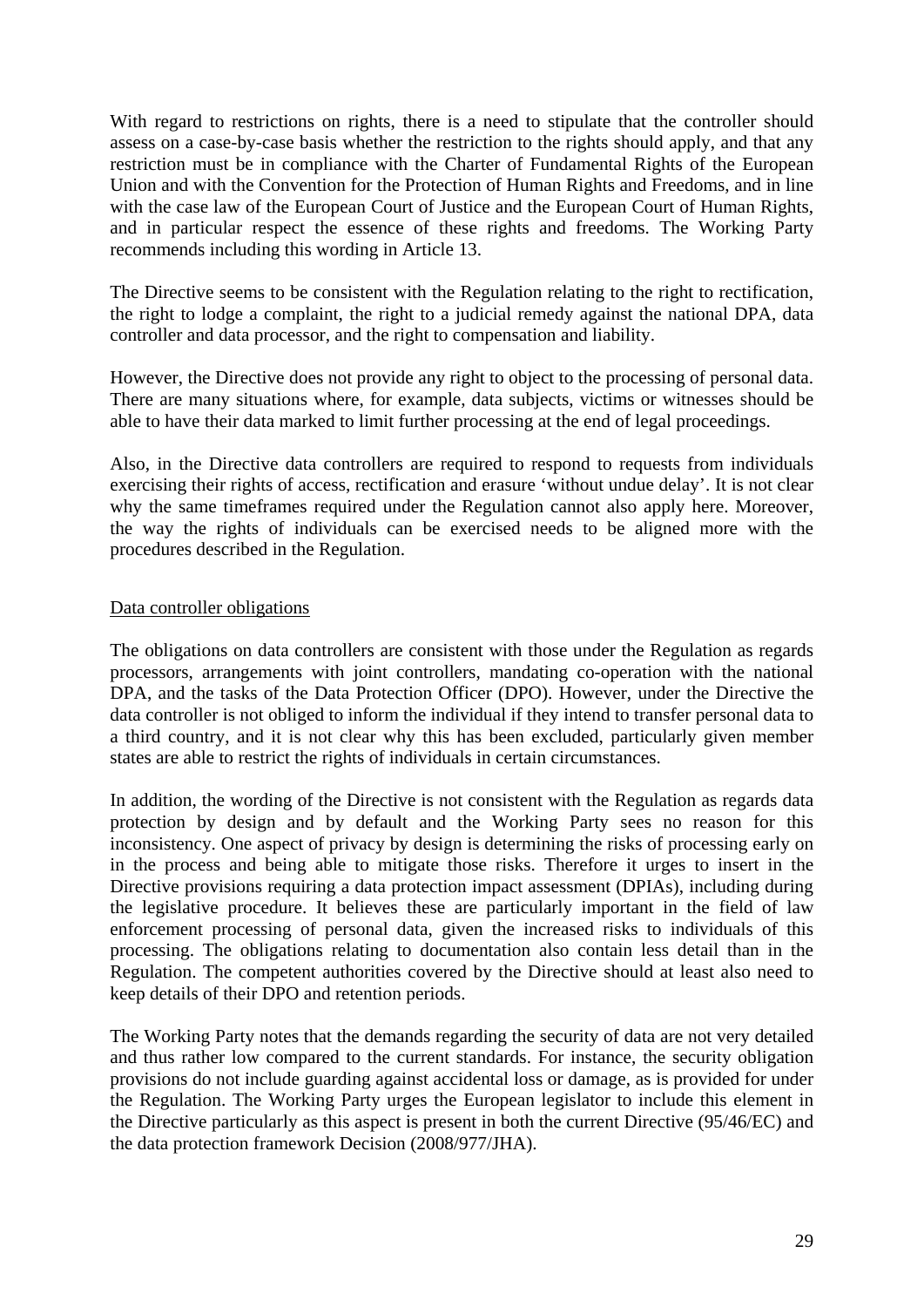Provisions on breach notification should also be consistent across both instruments, however, the Working Party recognises the differences in the law enforcement sector as regards notifying individuals. For example, it may not always be feasible to inform individuals of a breach within specified timescales as this could prejudice law enforcement investigations or operations. The DPA can also have a specific role in assessing the need and appropriate moment to inform the individual, also taking into account the appropriateness of the technological protection measures.

Finally, the provisions on profiling and automated processing (Article 9) are inconsistent with the Regulation in that the Directive wording does not include relevant elements such as evaluating behaviour.

#### <span id="page-29-0"></span>International transfers

### *General principles for transfers and onward transfers*

Article 33 contains provisions both for the original and the onward transfers to third countries or international organisations of personal data. The Working Party considers there is a need to make a clear distinction between those situations, allowing for additional restrictions for onward transfers, for example, taking into account a clear link to the purpose for which the data were originally collected and the prior consent of the sending authority. Furthermore, the recipient of the data needs to be a competent authority in the meaning of the Directive.

#### *Negative adequacy decisions*

The Working Party considers it is unclear what the purpose of the non-adequacy decisions is and how these would work in practice. The wording suggests that a non-adequacy decision would block all international transfers to a specific third country, international organisation or processing sector. Articles 34(6) and 35(1) can however also be read in such a way that allows for transfers to declared non-adequate countries, as long as the self-assessment of adequacy carried out by the controller and/or processor leads to a satisfactory result and appropriate safeguards have been agreed upon. The European legislator is therefore requested to adapt the provisions in such a way that it would be clear what the consequences of a socalled non-adequacy decision would be and how they would work in practice.

#### *Transfers by way of appropriate safeguards*

The Directive foresees in Article 35 a possibility to transfer personal data to third countries or international organisations in situations where the Commission has not taken a decision on the adequacy. The Working Party considers that if such transfers are made on the basis of a selfassessment, the competent authority needs to ensure the appropriate safeguards are laid down in a legally binding instrument.. Furthermore, the Working Party considers that the elements set out in Article 26(2) of Directive 95/46/EC need to be included, which as a minimum should be taken into account when making the self-assessment. The process leading to the self-assessment needs to be fully documented and be made available to DPAs upon request.

#### *Derogations*

The Working Party is concerned about the derogations provided to transfer personal data without an adequacy decision or appropriate safeguards (Article 36) and especially those under (c), (d) and (e). These exceptions would leave room for many international transfers in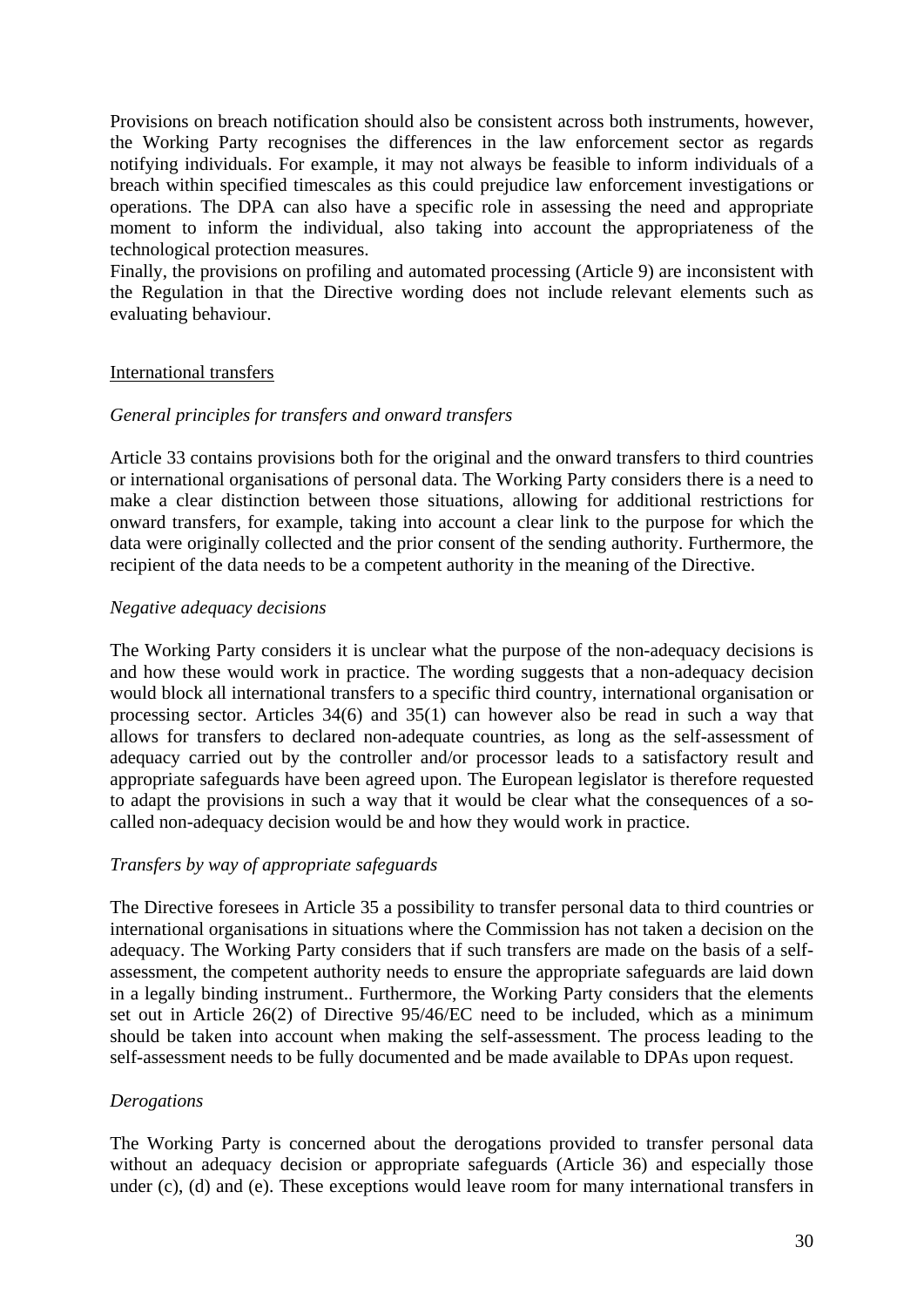individual cases, as long as they are 'necessary'. It must be clear that any derogation must be interpreted restrictively so that transfers done on this basis are the exception rather than the norm. It should also be avoided that the wording of the provisions could mean that a mere statement that the specific transfer is to be deemed necessary without further explanation would suffice to invoke these derogations and thus provide for extensive international transfers on a case-by-case basis without there being any safeguards in place for the protection of the personal data of the individual concerned. The Working Party therefore considers that the wording of Article 36(c), (d) and (e) should narrow down the possibility of international transfers in individual cases.

Furthermore, the Working Party notes that there is no obligation included to ensure that the use of any of the derogations under Article 36 is to be documented. That would make it hard, if not impossible, for the supervisor to verify whether or not the conditions of the derogations have been met by the controller and/or processor. We therefore propose to include such an obligation by adding: "*2. The use of these derogations must be documented and the documentation must be made available to the supervisory authority on request*".

Finally and in general as regards international transfers where no adequacy decision is available, the Working Party considers that Member States should have the possibility to decide whether and to what extent DPAs are involved in international transfers.

#### <span id="page-30-0"></span>Powers of DPAs and co-operation

The Working Party regrets that the provisions related to the powers of DPAs are not very detailed, nor in line with those included in the Regulation. Specifically, the Directive does not include provisions relating to access to premises as is provided for under the Regulation. The ability for the regulator to access the premises of the data controller when necessary should apply to all sectors.

The Directive provides for mutual assistance between DPAs, however, it does not contain the timescales prescribed in the Regulation. This risks a lack of consistency and the advice given relating to the timescales under the Regulation should be taken into account for both instruments. Equally, to ensure consistency across the two instruments, the Directive should include the possibility for DPAs to participate in joint operations.

#### <span id="page-30-1"></span>What is missing

The Working Party regrets that the Directive does not contain provisions on the establishment of time limits, review and other safeguards as the limitation of use of data for serious crimes etc. The Working Party takes note of Article 37 which provides for an obligation by the controller to inform the recipient of any processing restrictions and to take all reasonable steps to ensure they are met. However, Article 37 only applies to transfers to third countries. No justification is provided why the Directive does not include a similar rule when personal data is transferred between Member States of the Union. In such cases, the receiving Member States should also be obliged to respect any limitation of processing imposed by the transferring Member State. The Working Party is surprised that the Directive, in this respect, is a backwards step as compared to the Framework Decision 2008/977/JHA.